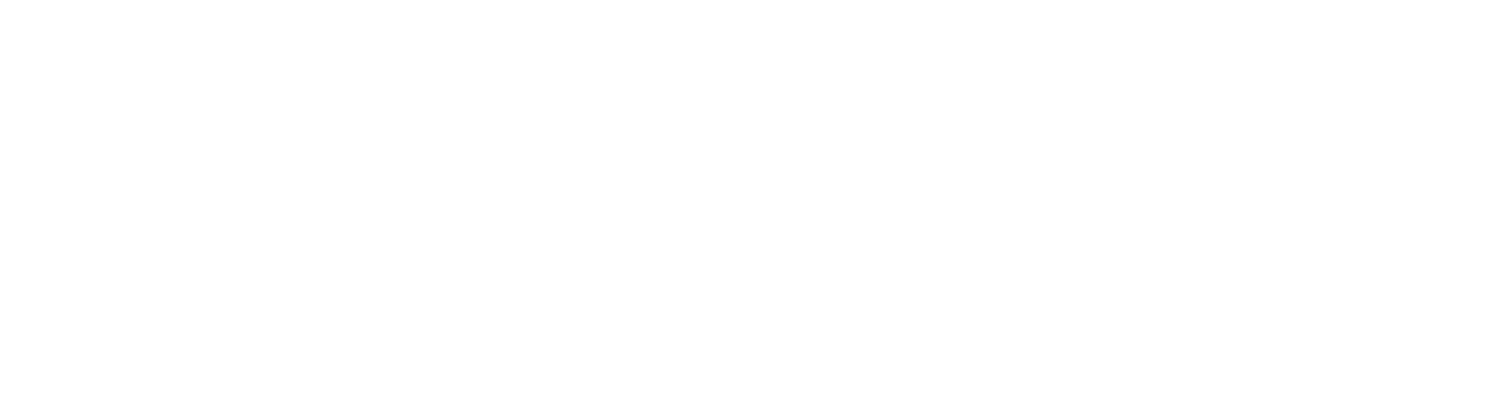# **Content**

| $\mathbf{1}$   |       |       |  |                                                                   |  |  |  |
|----------------|-------|-------|--|-------------------------------------------------------------------|--|--|--|
|                | 1.1   |       |  |                                                                   |  |  |  |
|                |       | 1.2   |  |                                                                   |  |  |  |
|                | 1.2.1 |       |  |                                                                   |  |  |  |
|                |       | 1.2.2 |  |                                                                   |  |  |  |
| $\overline{2}$ |       |       |  |                                                                   |  |  |  |
| 3              |       |       |  |                                                                   |  |  |  |
|                | 3.1   |       |  |                                                                   |  |  |  |
|                | 3.2   |       |  |                                                                   |  |  |  |
| 4              |       |       |  |                                                                   |  |  |  |
|                | 4.1   |       |  |                                                                   |  |  |  |
|                | 4.2   |       |  |                                                                   |  |  |  |
|                |       | 4.2.1 |  |                                                                   |  |  |  |
|                |       | 4.2.2 |  |                                                                   |  |  |  |
|                |       | 4.2.3 |  |                                                                   |  |  |  |
|                |       | 4.2.4 |  |                                                                   |  |  |  |
|                |       | 4.2.5 |  |                                                                   |  |  |  |
|                |       | 4.2.6 |  |                                                                   |  |  |  |
|                |       | 4.2.7 |  |                                                                   |  |  |  |
|                |       | 4.2.8 |  |                                                                   |  |  |  |
|                |       | 4.2.9 |  |                                                                   |  |  |  |
| 5              |       |       |  |                                                                   |  |  |  |
|                | 5.1   |       |  |                                                                   |  |  |  |
|                | 5.2   |       |  |                                                                   |  |  |  |
| 6              |       |       |  |                                                                   |  |  |  |
| 7              |       |       |  |                                                                   |  |  |  |
| 8              |       |       |  |                                                                   |  |  |  |
| 9              |       |       |  |                                                                   |  |  |  |
|                | 9.1   |       |  |                                                                   |  |  |  |
|                | 9.2   |       |  |                                                                   |  |  |  |
| 10             |       |       |  |                                                                   |  |  |  |
|                | 10.1  |       |  |                                                                   |  |  |  |
|                |       |       |  | Instruction Manual T $6 - G$ 40 10/2014 V2.7<br>Page/Seite 2 / 40 |  |  |  |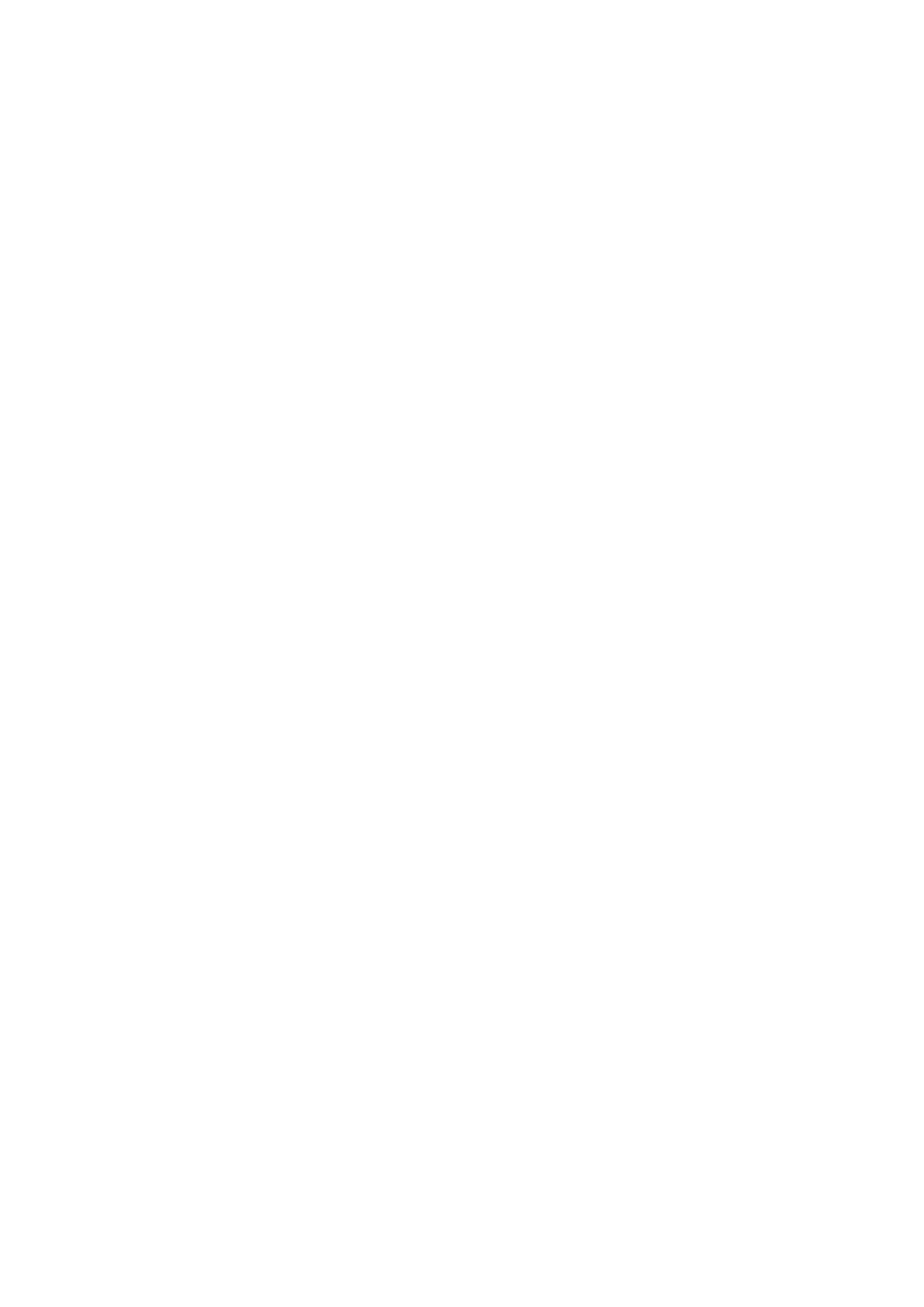## <span id="page-4-0"></span>**1 User Instructions**

#### <span id="page-4-1"></span>**1.1 Important Instructions for your safety**



 ● Every user must read and understand this manual completely before use. Failure to do so can result in serious injury or death.

● Comply with all safety and accident-prevention regulations applicable to laboratory work.

 ● Follow general instructions for hazard prevention and general safety instructions, e.g. wear protection clothing, eye protection and gloves.

● This operating manual is part of the product. Thus, it must always be easily accessible.

●This instruction sheet does not purport to address all of the safety problems which might result from the use of this device, chemicals, reagents, apparatus or equipment employed in any specific test or protocols. It is the responsibility of the user to consult their authorized safety advisors and establish appropriate health and safety practices and then determine the application of regulatory limitations prior to use.

● Enclose this operating manual when transferring the device to another place.

● If this manual is lost, please request another one. Please contact your dealer or

## **Goldleaf Scientific**

3300 Harrison st suite 2 Riverside CA 92503 510-487-1390 suuport@goldleaflabs.com

#### <span id="page-4-2"></span>**1.2 Danger symbols in this operating manual**

The safety instructions in this manual appear with the following danger symbols and danger levels:

#### <span id="page-4-3"></span>**1.2.1 Danger symbols:**



#### <span id="page-4-4"></span>**1.2.2 Danger levels**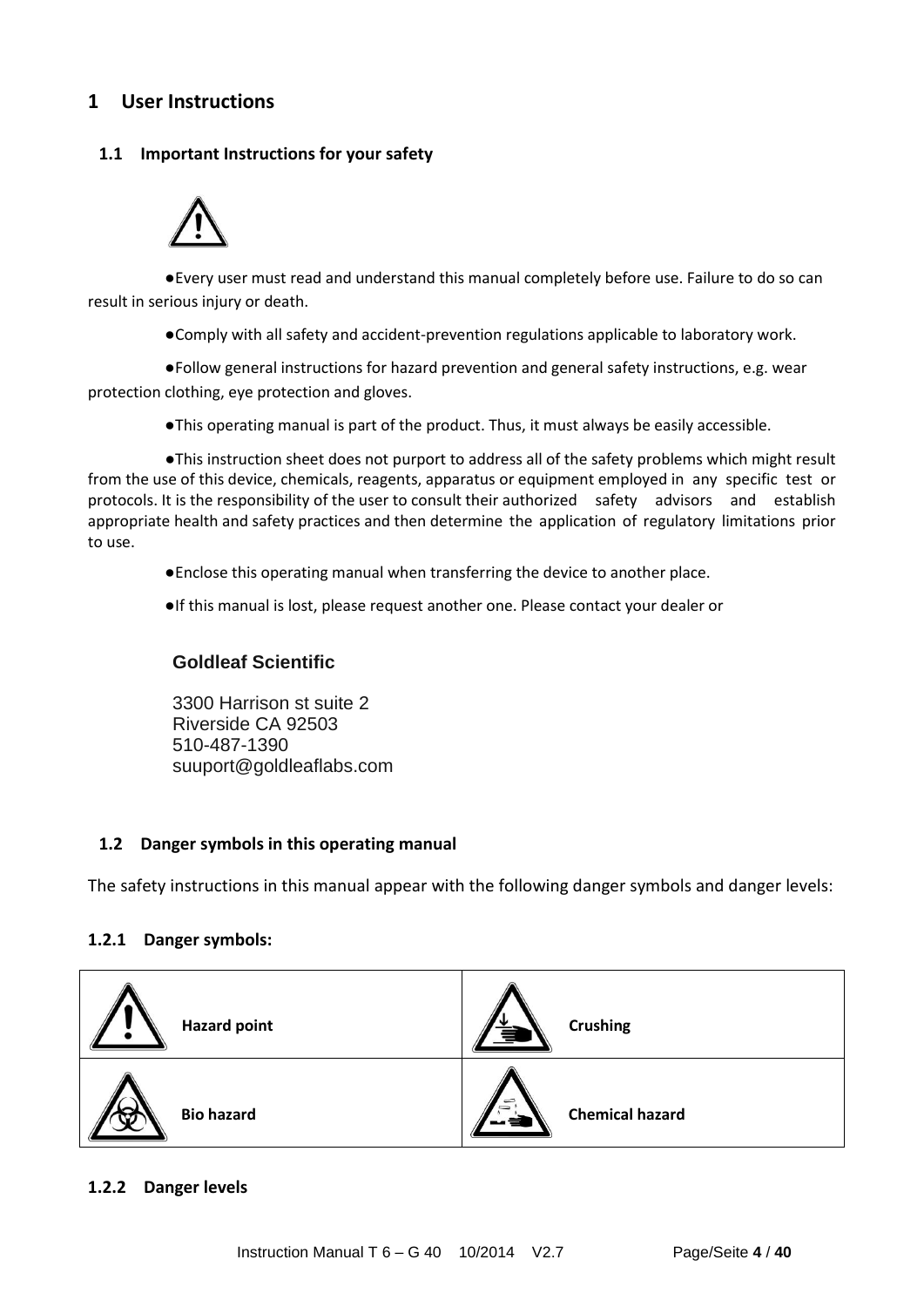| <b>ADANGER</b>  | Will lead to severe injuries or death  |
|-----------------|----------------------------------------|
| <b>AWARNING</b> | May lead to severe injuries or death   |
| <b>ACAUTION</b> | May lead to light to moderate injuries |
| <b>NOTICE</b>   | May lead to material damage            |

# <span id="page-5-0"></span>**2 General safety warnings and instructions**

| <b>AWARNING</b><br>Damage to health due to noise                                                                                                                                                                                                                                                                                                                                                                                                                                                                         |  |  |  |  |  |
|--------------------------------------------------------------------------------------------------------------------------------------------------------------------------------------------------------------------------------------------------------------------------------------------------------------------------------------------------------------------------------------------------------------------------------------------------------------------------------------------------------------------------|--|--|--|--|--|
| If noise level exceeds 85 dB (A) at the work station operator must use ear plug<br>and/or ear mufflers.                                                                                                                                                                                                                                                                                                                                                                                                                  |  |  |  |  |  |
| <b>AWARNING</b><br>Damage to health due to corrosive or aggressive chemicals<br>• Observe all markings on the reagent bottles.<br>• Always check the instrument for leaks and air bubbles. Special attention should<br>be directed to determine that all push-ons, threaded connections and suction tubes<br>are firmly in place before beginning operation.<br>Leaking solutions may endanger persons and materials                                                                                                     |  |  |  |  |  |
| • Use proper connecting vessels, protective clothing and gloves.<br>• Avoid splashes                                                                                                                                                                                                                                                                                                                                                                                                                                     |  |  |  |  |  |
| • When dispensing, maintain a physical distance between the instrument and the                                                                                                                                                                                                                                                                                                                                                                                                                                           |  |  |  |  |  |
| body.                                                                                                                                                                                                                                                                                                                                                                                                                                                                                                                    |  |  |  |  |  |
| • Dangerous and fuming chemicals must be dispensed in a fume hood.<br>. Only employ the instrument for the purpose intended by the manufacturer, and<br>particularly within the resistance limits of the instrument. If in doubt, contact your<br>supplier, or the manufacturer's factory representative at the phone number shown<br>at the front page of this operating instruction.<br>• Always use the instrument in such a manner that neither the operator, nor any<br>other person is endangered.                 |  |  |  |  |  |
| Damages to health due to infectious liquids and pathogenic<br><b>AWARNING</b><br>germs.                                                                                                                                                                                                                                                                                                                                                                                                                                  |  |  |  |  |  |
| • When handling infectious liquids and pathogenic germs, observe the national<br>regulations, the biological security level of your laboratory, the material safety data<br>sheets and the manufacturer's application notes.<br>· Wear personal protective equipment<br>• For comprehensive regulations about handling germs or biological material of the<br>risk group II or higher, please refer to the "Laboratory Biosafety Manual" in its<br>respectively current valid version from the World Health Organisation |  |  |  |  |  |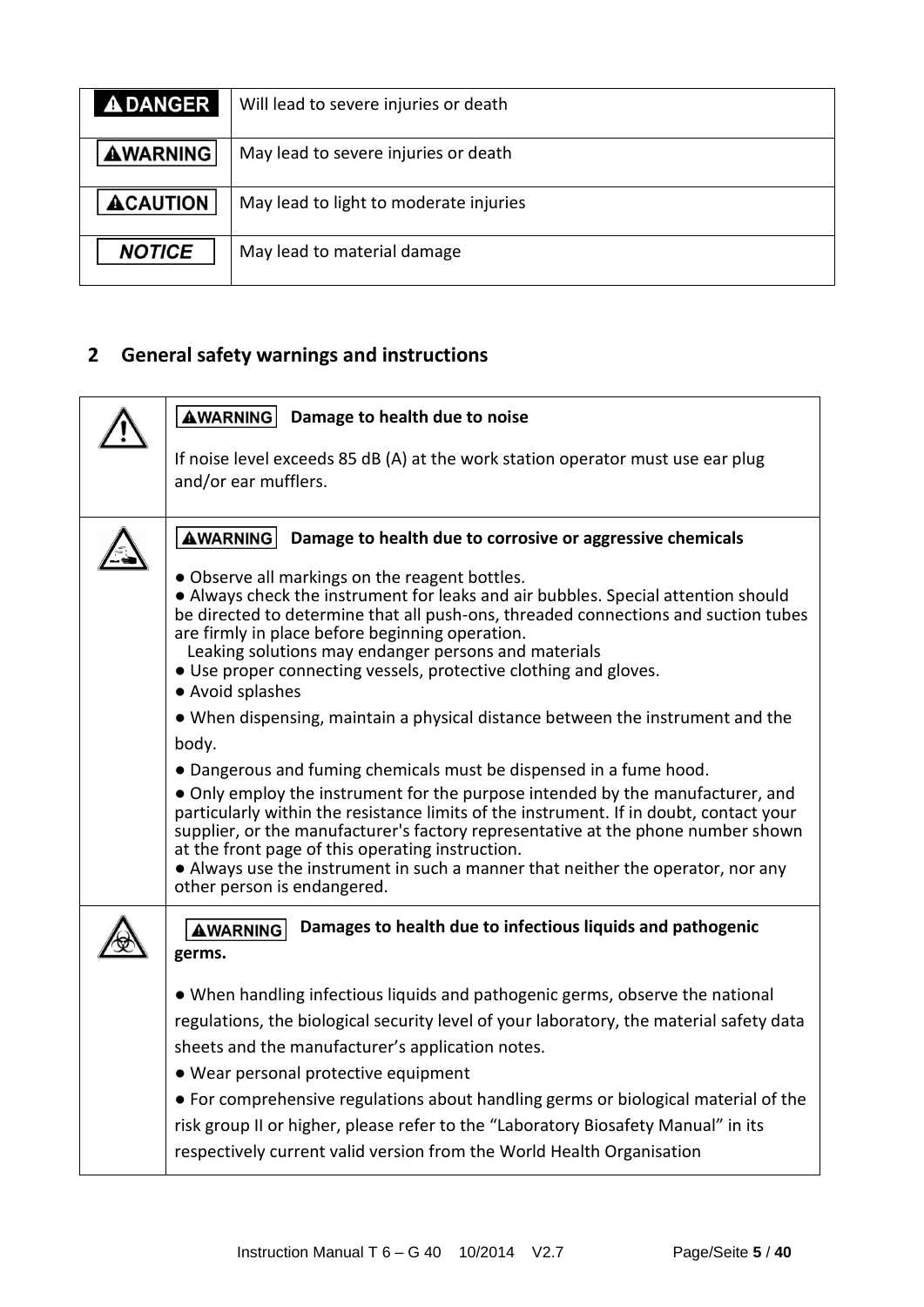| <b>AWARNING</b><br>Damage to health due to contaminated device and accessories                                                                                                                                                                                                                                                                                                                                                                                                                                                                                                                                                |  |  |  |
|-------------------------------------------------------------------------------------------------------------------------------------------------------------------------------------------------------------------------------------------------------------------------------------------------------------------------------------------------------------------------------------------------------------------------------------------------------------------------------------------------------------------------------------------------------------------------------------------------------------------------------|--|--|--|
| In the following cases, sample material can be released:<br>improperly sealed tubes<br>unstable tubes<br>high vapour pressure of the content so that the seal of the tubes can spring<br>open<br>damaged sealings<br>smashed glass tubes<br>• Only mix in closed tubes<br>. Observe the nationally prescribed safety environment when working with<br>hazardous, toxic and pathogenic samples. Pay particular attention to personal<br>protective equipment (gloves, clothing, goggles, etc.), extraction, and the safety<br>class of the lab.<br>• Decontaminate the device and the accessories before storage and shipping. |  |  |  |
| <b>ACAUTION</b><br>Poor safety due to inadequate fixing of the unit<br>• Ensure that the unit is firmly attached to a solid stand.                                                                                                                                                                                                                                                                                                                                                                                                                                                                                            |  |  |  |
| <b>ACAUTION</b><br>Poor safety due to incorrect accessories and spare parts.<br>The use of accessories and spare parts other than recommended by Goldleaf<br>Scientific may impair the safety, function and precision of the device.<br>Goldleaf Scientific cannot be held liable or accept any liability<br>for damage resulting from the use of incorrect or non-recommended accessories<br>and spare parts, or from the improper use of such equipment.<br>• Only use accessories and spare parts recommended by Goldleaf Scientific                                                                                       |  |  |  |
| <b>ACAUTION</b> Crush hazard due to moving parts<br>• Do not replace any consumables as long as the device is running.<br>• Do not open the coverage as long as the device is running                                                                                                                                                                                                                                                                                                                                                                                                                                         |  |  |  |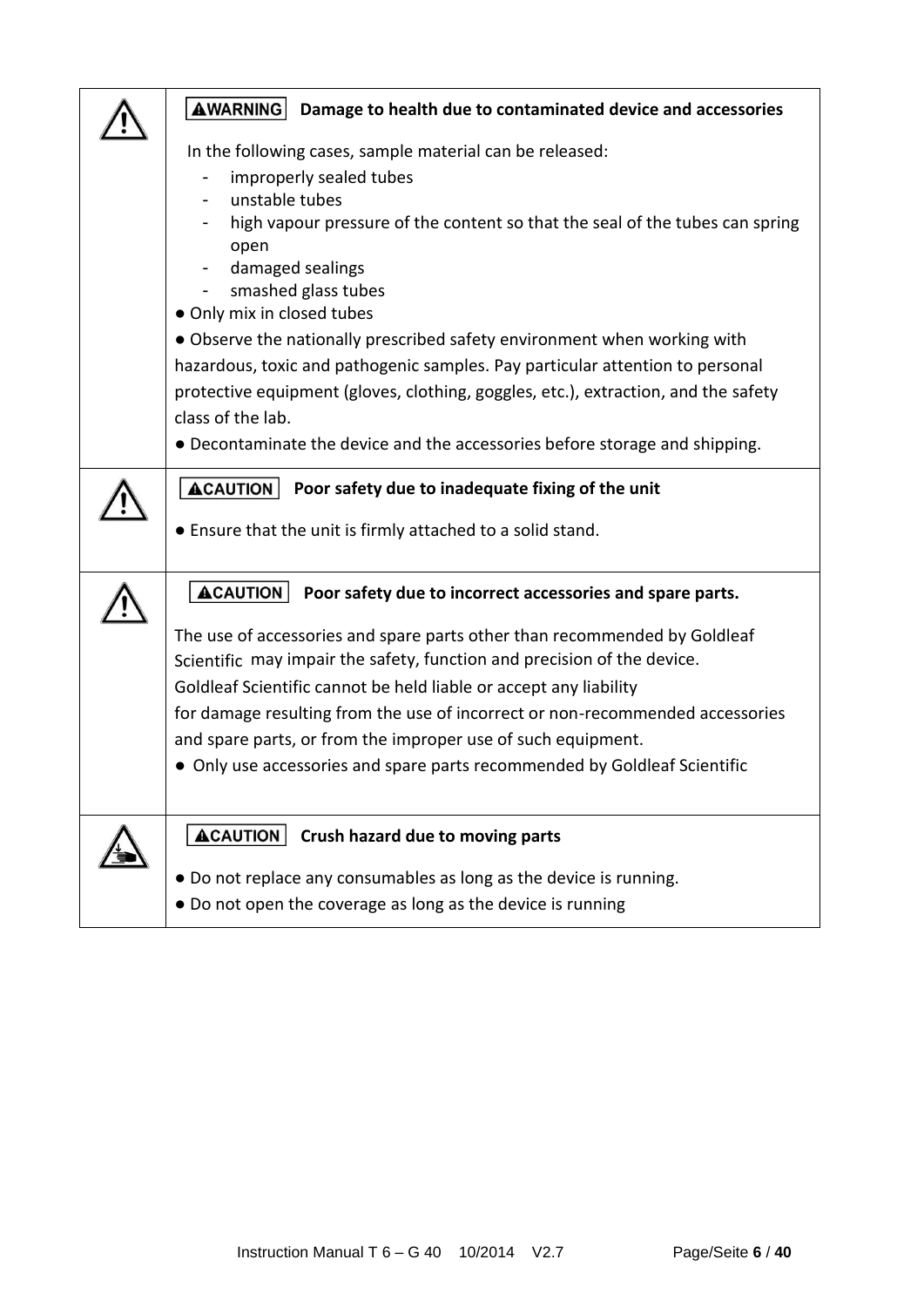## <span id="page-7-0"></span>**3 Unpacking the Instrument**

Unpack the instrument carefully and check to see that it is not damaged. It is important that any damage incurred in transport to be recognized at the time of unpacking. Notify your carrier or forwarding agent immediately in case of such damage.

## <span id="page-7-1"></span>**3.1 Scope of delivery**

The dispersion tools you have ordered are always supplied fully assembled. Please check that the package contains the following: 1 fully assembled Shaft

1 Instruction Manual

| <b>Tools</b>    | <b>Description</b>                         | Part No.    |
|-----------------|--------------------------------------------|-------------|
| T 6             | Shaft, 6 mm diameter, 55 mm long,          | 60420-*     |
| T 6             | Shaft, 6 mm diameter, 120 mm long,         | $60410-$ *  |
| T <sub>10</sub> | Shaft, 10 mm diameter                      | $60421 -$ * |
| T <sub>17</sub> | Shaft, 10 mm diameter, for 17 mm generator | $60426 -$ * |
| T <sub>20</sub> | Shaft, 20 mm diameter, for 20 mm generator | $60422 -$ * |
| G 20            | Shaft, 20 mm diameter, for 20 mm generator | $60423 -$ * |
| T 30            | Shaft, 20 mm diameter, for 30 mm generator | 60424-*     |
| G 30            | Shaft, 20 mm diameter, for 30 mm generator | $60425 -$ * |
| T 40            | Shaft, 20 mm diameter, for 40 mm generator | 60414-*     |
| G 40            | Shaft, 20 mm diameter, for 40 mm generator | 60415-*     |

#### <span id="page-7-2"></span>**3.2 Homogenising Tools and Accessories (to be ordered separately):**

| <b>Extensions of the Part</b> |                             |
|-------------------------------|-----------------------------|
| Numbers -*                    |                             |
| -00                           | Shaft without generator     |
| -F.                           | Shaft with generator type F |
| -M.                           | Shaft with knife generator  |
| -N.                           | Shaft with generator type N |
| $-V1$                         | Shaft with generator type V |

| <b>Universal wrench</b> | Universal rotor wrench for Shafts    | 60470-00 |
|-------------------------|--------------------------------------|----------|
|                         | $T6 - T30$ , G20, G30                |          |
| Socket wrench           | for all shafts                       | 60471-00 |
| <b>Rotor wrench</b>     | for shaft T 10                       | 60472-00 |
| <b>Rotor wrench</b>     | for shaft T 17: use Universal wrench | 60470-00 |
| <b>Rotor wrench</b>     | for shaft $T$ 20/G 20                | 60473-00 |
| <b>Rotor wrench</b>     | for shaft $T$ 30/G 30                | 60476-00 |
| <b>Rotor wrench</b>     | for shaft $T$ 40/G 40                | 60477-00 |

**ACAUTION** 

The Generators (A) have sharp edges. Handle with care.

Risk of injuries!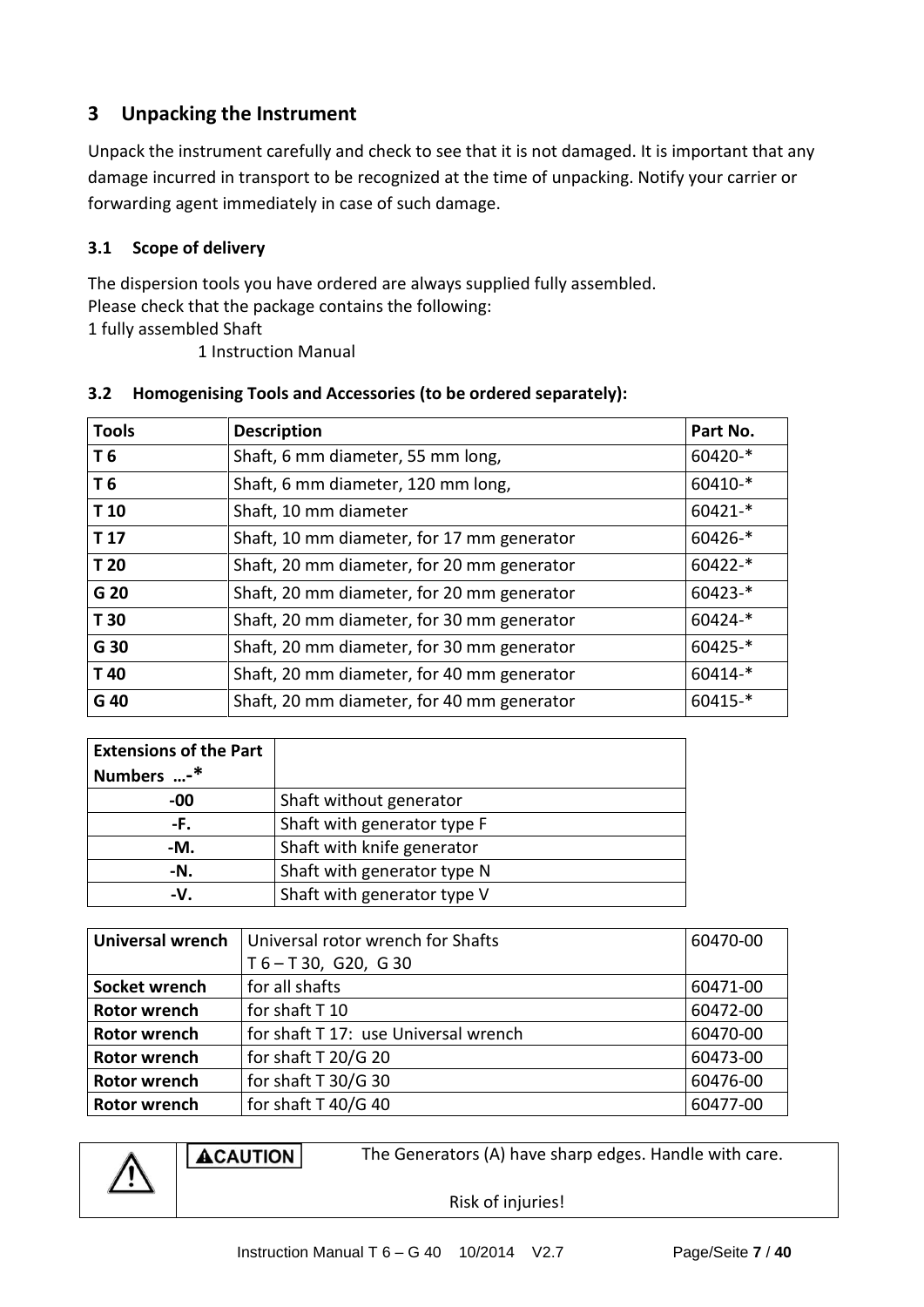# <span id="page-8-0"></span>**4 General Information**

The homogenizing tools come always assembled. The connecting adapter (drive pin (4)) is located on the top of the shaft and is used to attach the shaft to the drive motor or to the socket wrench (B) during assembling or disassembling.

On the other end of the shaft there are stator and rotor. Socket wrench and rotor wrench (C) are used for assembly resp. disassembly.

A dispersion tool consists of a shaft and a generator (rotor and stator).

## **Shaft:**

The shaft mainly consists of the shaft tube, the drive shaft rotating shaft inside the shaft tube, the bearing and the shaft sealing.



The shaft cannot be used alone. Only combinations of shaft and generator (A) can be used for working with a medium.

### **Generator:**

The generator (A) consists of a rotor (1) and a stator (2). These parts can be unscrewed from the shaft.

- **T = Shaft with ETFE bearing.** This shaft type is used for standard application. (For liquid media like water, oil, etc.) The bearing must be cooled by the media, which penetrates into the bearing. A dry run is not permitted.
- **G = Shaft with slide seal ring.** This shaft type is excellent for applications with aggressive respectively abrasive media and when pressure is applied. Also suitable for use with solids. The bearing is sealed and suitable for dry running

**NOTICE Never run a homogenising tool of type T dry** as the bearings and gaskets will be damaged if the generator is not cooled by the medium. The distance between the homogenising tool and the vessel bottom should not be less than 10mm. The filling of the medium may not be less than about 55 mm. To avoid a vortex it is necessary to insert the dispersing shaft out of the centre of the vessel. If these conditions are met the unit is ready for operation.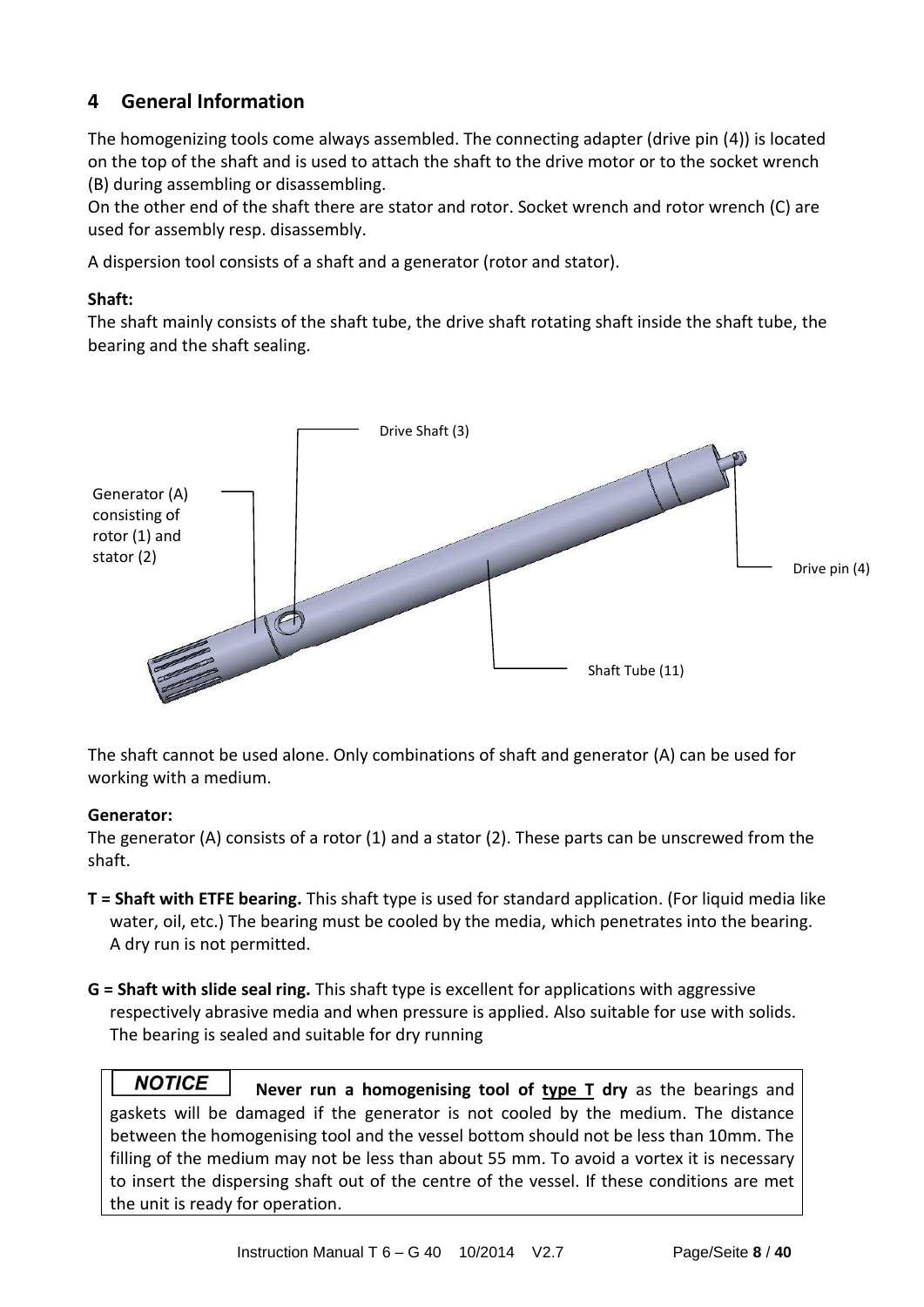#### <span id="page-9-0"></span>**4.1 Combinations of Generators (using the example of shaft T 20)**

 *Rotors and stators form matching pairs. They can be combined to form F-, N-, V-generators. Exceptions are the knife generators. M-rotors and Mstators form pairs and must not be confused.*

V-Generator = V-Rotor + V-Stator F-Generator = F-Rotor + F-Stator N-Generator = F-Rotor + V-Stator M-Knifegenerator = Rotor M + Stator M



To create an **F-type generator** use an F-rotor plus an F-stator. This combination is suitable for aqueous media.



To create an **N-type generator**, use an F-rotor plus a V-stator. This combination is suitable for normal media.



To create a **V-type generator** use a V-rotor plus a V-stator. This combination is suitable for coarse media.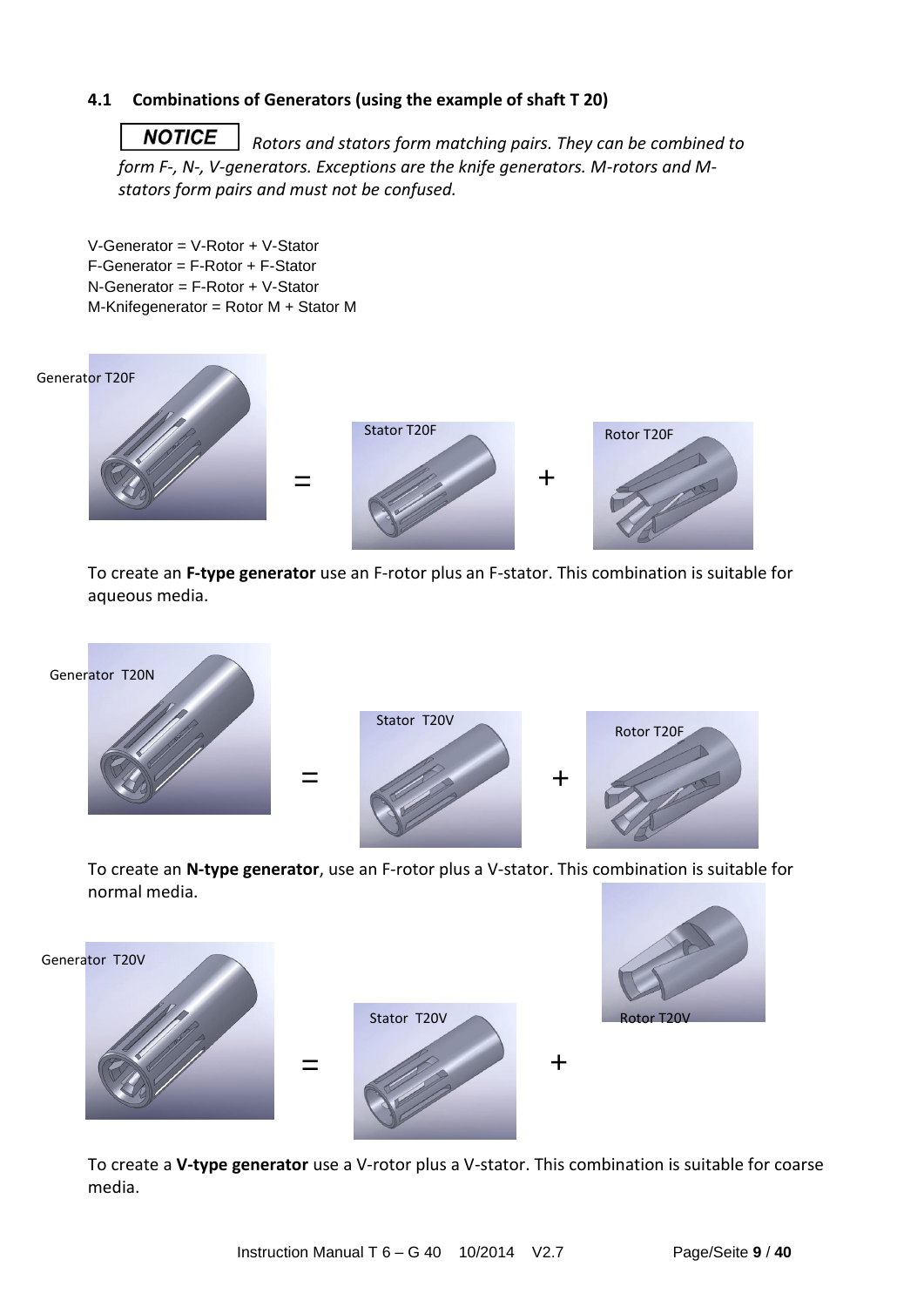#### <span id="page-10-0"></span>**4.2 Exchanging the Generator:**







For undoing the rotor (1), use the two special wrentches (to be ordered separately). The socket wrench (B) is used to counter-hold the Shaft, and the rotor wrench (C) to undo the rotor (1). To exchange the stator (2), remember that the fastening thread is **counter-clockwise**.

**NOTICE** 

 *Always unscrew the rotor (1) first before unscrewing the stator (2).* 

#### <span id="page-10-1"></span>**4.2.1 Disassembling Shaft T 6**

Shaft T 6

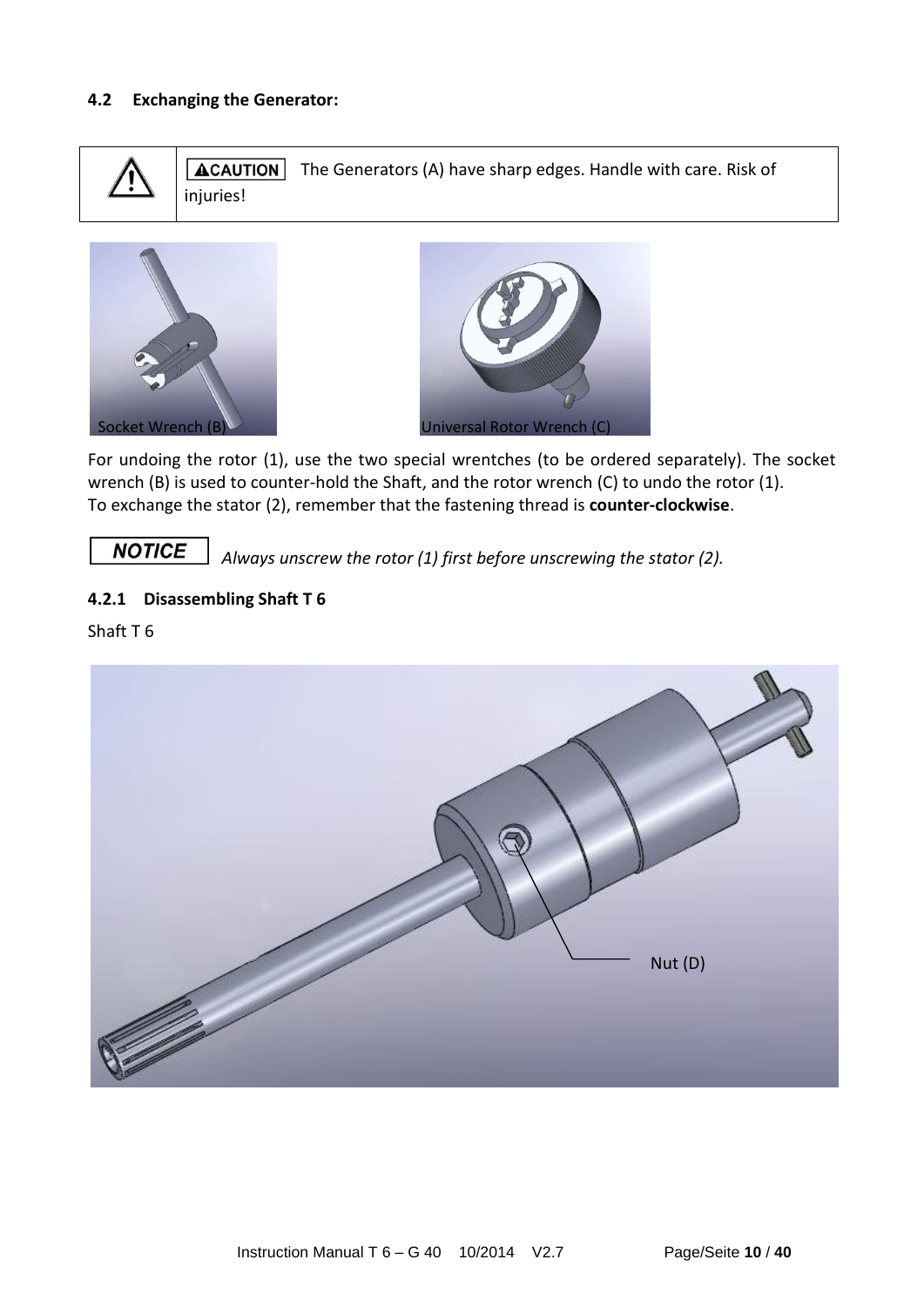

The shaft comes always fully assembled. The socket wrench (B) is used to counter hold the rotating shaft (3) and to undo the nut (D). The rotor wrench (C) is used to loosen respectively to fasten the rotor (1). To loosen the stator shaft you need a 2.5 Allen key.

To disassemble the generator (A), carefully insert the rotor wrench (C) into the rotor (1). Now place the drive pin (4) located at the rotating shaft (3) into the socket wrench (B). Carefully turn to the left to unscrew the rotor (1).

The removal of the bearing is only necessary for cleaning or replacement purposes.

### <span id="page-11-0"></span>**4.2.2 Reassembling Shaft T 6**

Before assembling, be sure the bearing is in place. Insert the socket wrench (B) on top of the shaft as explained above. Hold the shaft and socket wrench in one hand and screw the rotor (1) on clockwise (to the right). Tighten the rotor (1) using the rotor wrench (B).

Insert the shaft into the drive motor firmly with a "click". Tighten the shaft securely with the screw on the motor flansk.



*NEVER change the rotor /stator while the shaft is attached to the motor!*  **AWARNING** *NEVER run the motor dry. ALWAYS insert the shaft into the media BEFORE turning on the motor!*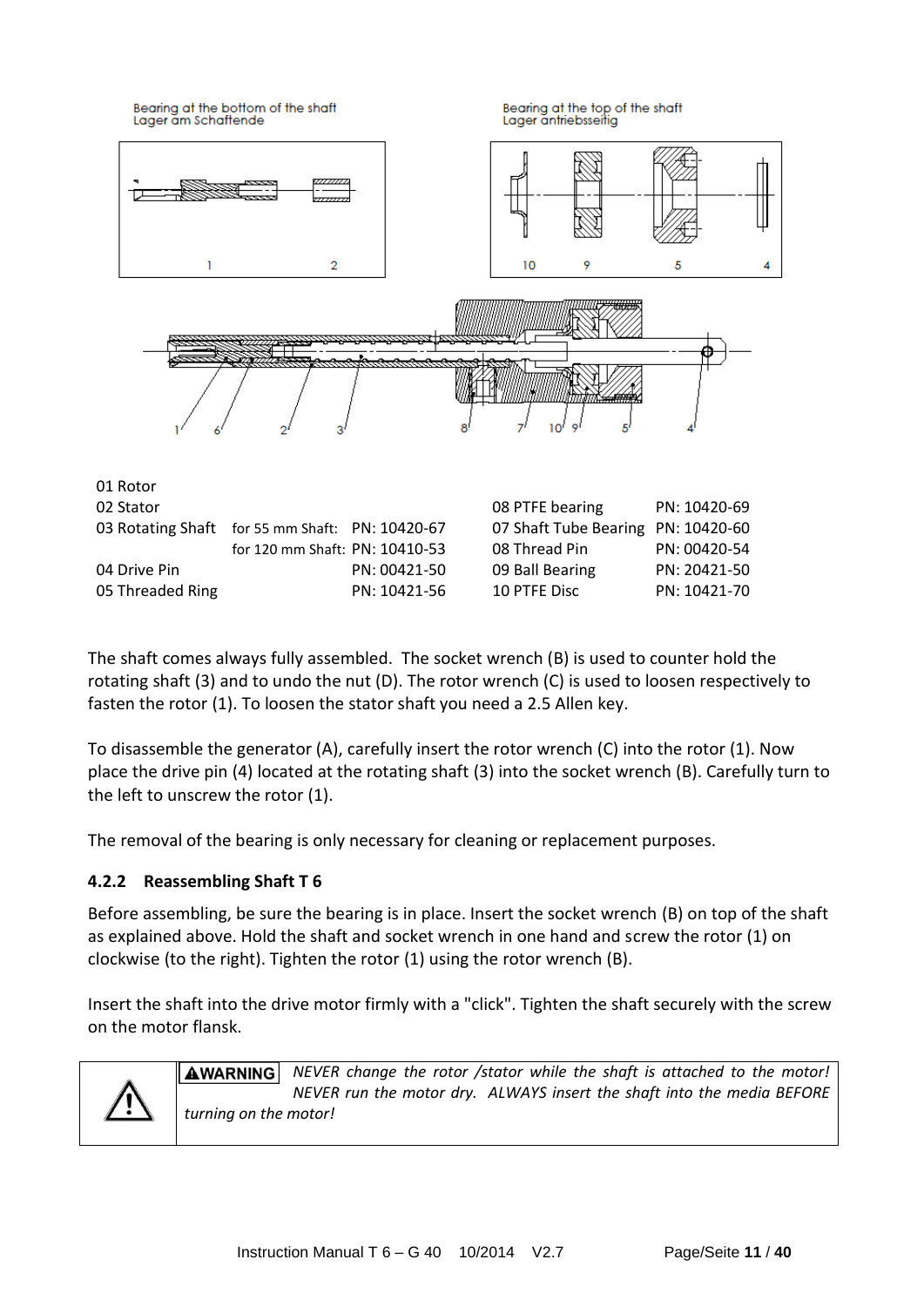## <span id="page-12-0"></span>**4.2.3 Disassembling Shaft T 10/T 17**





The shaft comes always fully assembled. The socket wrench (B) is used to counter hold the rotating shaft (3) and to undo the nut (D). The rotor wrench (C) is used to loosen respectively to fasten the rotor (1).

To disassemble the generator (A), carefully insert the rotor wrench (C) into the rotor (1). Now place the drive pin (4) located at the rotating shaft (3) into the socket wrench (B). Carefully turn to the left to unscrew the rotor (1). Take care not to bend the teeth of the rotor (1). The stator (2) can now be unscrewed turning to the right by hand.

## *Please note Left hand thread.*

The PTFE bearing (6) can now be pulled out. The bearing section consists of two parts, the bearing itself and the shaft sleeve.

The removal of the bearing is only necessary for cleaning or replacement purposes.

## <span id="page-12-1"></span>**4.2.4 Reassembling Shaft T 10/T 17**

Before assembling make sure the bearing is in place. Screw on the stator (2) in counter clockwise direction. Insert the socket wrench (B) on top of the shaft as described under "disassembling". Hold the shaft and socket wrench (B) in one hand and screw on the rotor (1) (clockwise -to the right). Tighten the rotor (1) using the rotor wrench (C).

Insert the shaft into the drive motor firmly with a "click". Tighten the shaft securely with the screw on the motor flansk.



**AWARNING** *NEVER change the rotor /stator while the shaft is attached to the motor! NEVER run the motor dry. ALWAYS insert the shaft into the media BEFORE turning on the motor!*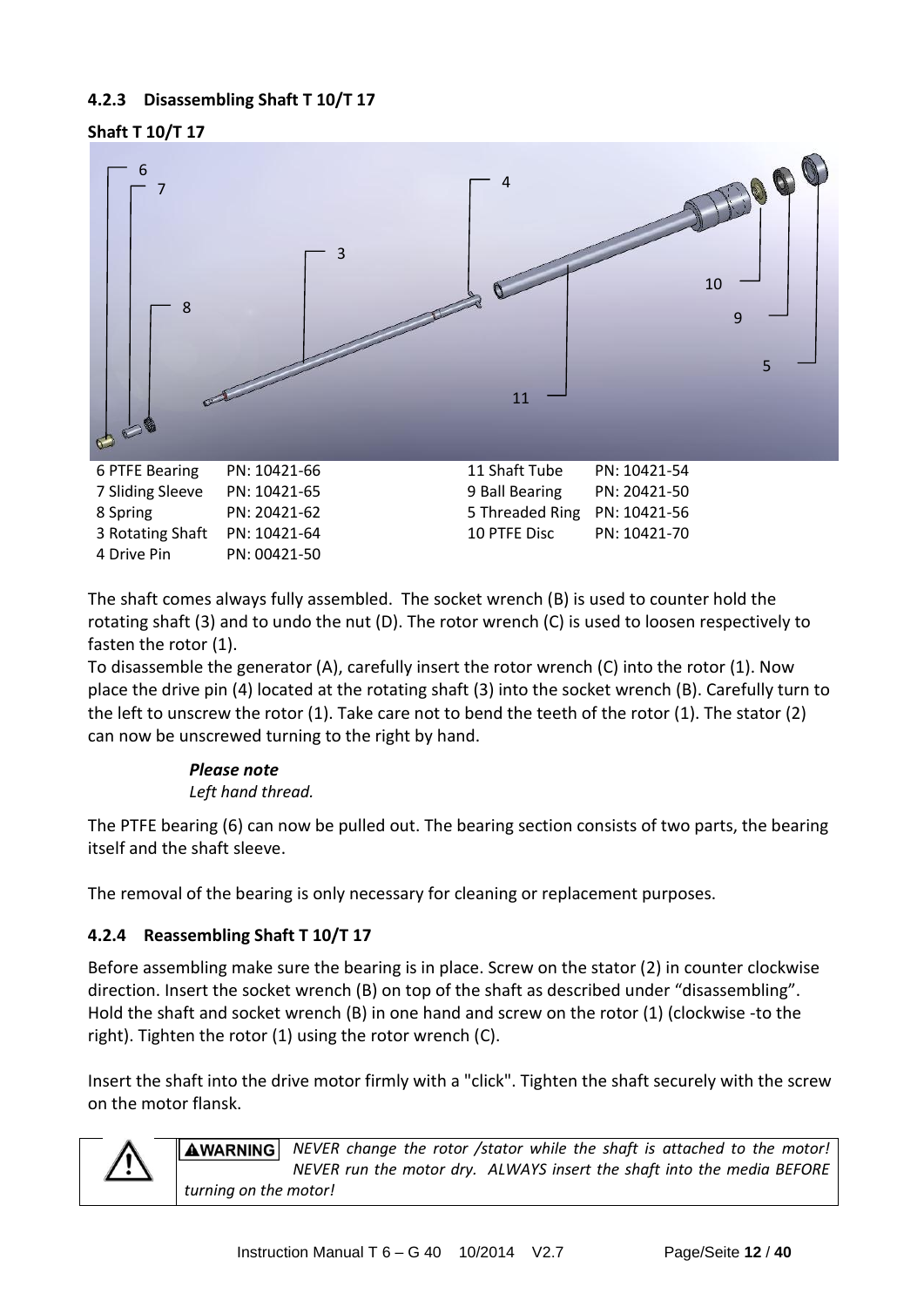#### <span id="page-13-0"></span>**4.2.5 Disassembling Shaft T 20/T 30/T 40**



#### **Shaft T 20/T 30/T 40**

#### **4.2.5.1 Disassembly of bearing at the bottom of the shaft**

T 40: PN: 10414-02

13 Retaining Disc PN: 20422-53 11 Shaft Tube T 20/T 30: PN: 10422-57

The homogenizer tool comes always assembled. To disassemble hold the shaft in one hand and unscrew the stator (2) clockwise (to the right). Insert the socket wrench (B) at the top of the shaft by placing the drive pin (4) into the large slot provided by the socket wrench. Turn the socket wrench (B) until the two small rods at the end of the socket wrench (B) go into the two small holes located at the top of the shaft. With one hand holding the shaft and the socket wrench take the rotor wrench (C) in the other hand and place the flat bar between the teeth of the rotor (1). Turn counter-clockwise (to the left). The rotor (1) now can be unscrewed easily. Now unscrew the stator (2) clockwise (to the right). The bearing now can be pulled out.

The removal of the bearing is only necessary for cleaning or replacement purposes.

The bearing assembly at the bottom of the shaft consists of four parts: Sliding sleeve (7), bearing bushing (14), PTFE bearing (6) and a retaining disc (13).

5 Threaded Ring PN: 10422-55

8 Retaining Ring (not shown) PN: 00422-52

T 20/T 30: PN: 00422-51 T 40: PN: 00414-01

4 Drive pin (not shown in picture)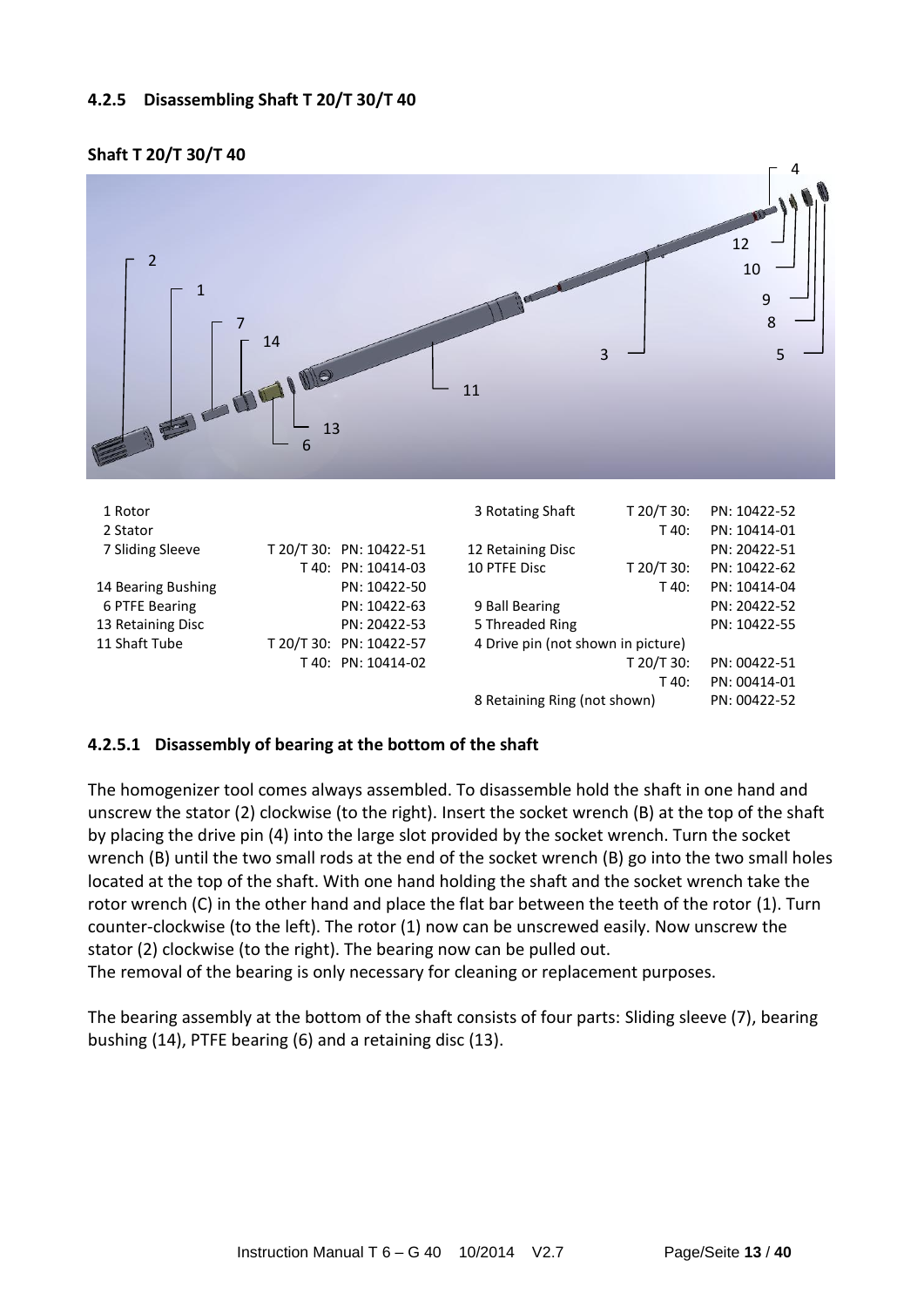#### **4.2.5.2 Disassembly of the bearing at the top of the shaft**

The bearing assembly at the top of the shaft consists of four parts. Retaining disc (12), PTFE disc (10), ball bearing (9) and threaded ring (5).

Reassemble the bearing in reverse sequence and securely fasten the threaded ring (5).

#### <span id="page-14-0"></span>**4.2.6 Reassembling Shaft T 20/T 30/T 40**

Before assembling make sure the bearing is in place. Screw on the stator (2) in counter clockwise direction. Insert the socket wrench (B) on top of the shaft as described under "disassembling". Hold the shaft and socket wrench (B) in one hand and screw on the rotor (1) (clockwise = to the right). Tighten the rotor (1) using the rotor wrench (C).

Insert the shaft into the drive motor firmly with a "click". Tighten the shaft securely with the screw on the motor flansk.

|             |                       | <b>AWARNING</b> NEVER change the rotor /stator while the shaft is attached to the motor! |
|-------------|-----------------------|------------------------------------------------------------------------------------------|
| $\bigwedge$ |                       | NEVER run the motor dry. ALWAYS insert the shaft into the media BEFORE                   |
|             | turning on the motor! |                                                                                          |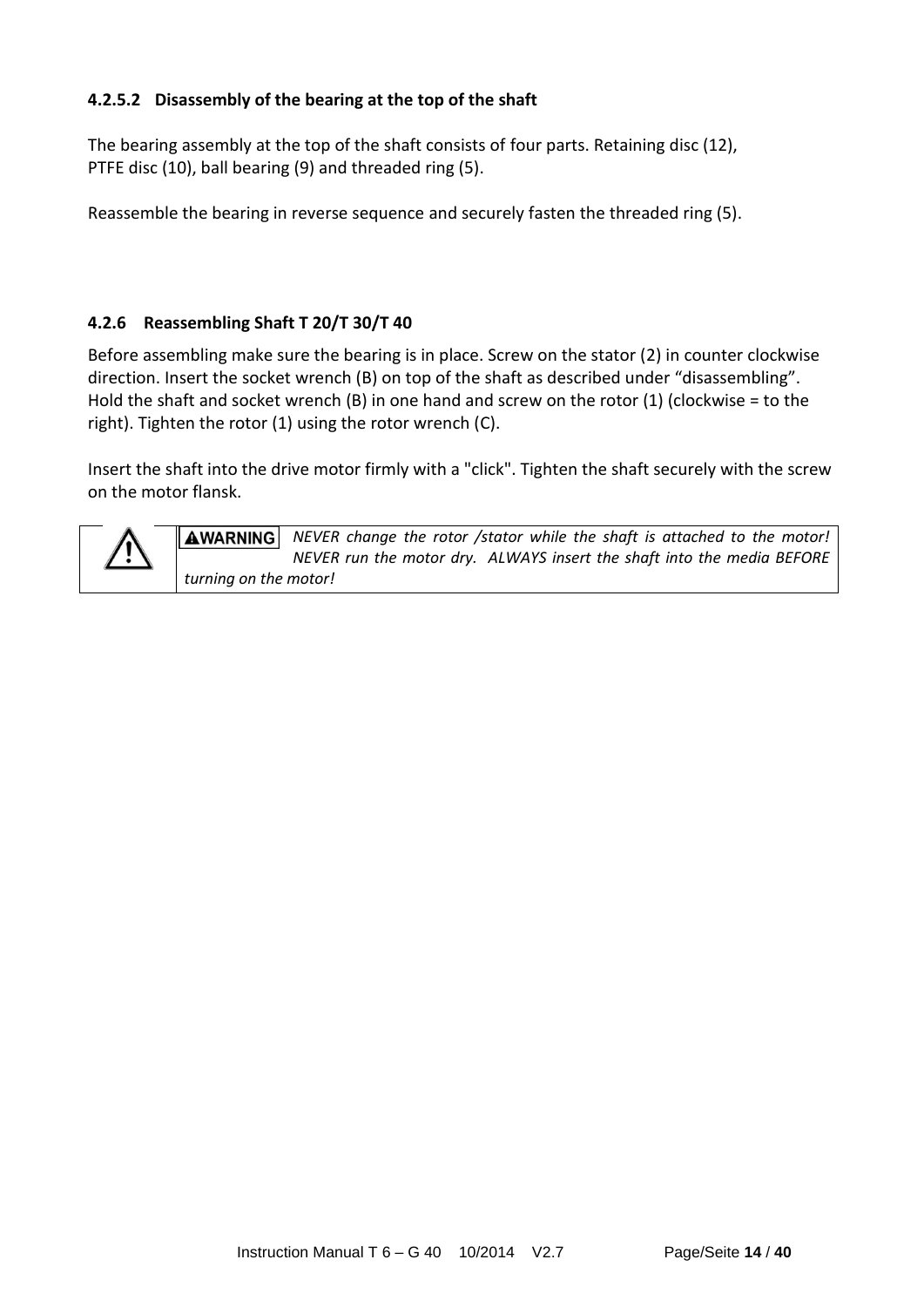## <span id="page-15-0"></span>**4.2.7 Disassembling Shaft G 20/G 30**

**Shaft G 20/G 30** 



| 16 Spiral Spring  | PN: 20423-59 |
|-------------------|--------------|
| 15 Retaining Disc | PN: 20423-60 |
| 14 O-Ring         | PN: 20423-58 |
| 13 Slip Ring      | PN: 20423-57 |
| 12 Slip Disc      | PN: 20423-56 |
| 7 O-Ring (x2)     | PN: 20423-54 |
| 10 Spacer Disc    | PN: 20423-55 |
| 6 PTFE Disc (x2)  | PN: 10421-70 |
| 9 Ball Bearing    | PN: 20422-52 |
|                   |              |

 3 Rotating Shaft 3-part PN: 10423-53 4 Drive Pin (not shown in picture) PN: 00422-51 11 Shaft Tube PN: 10422-58 8 Retaining Ring PN: 00422-52 5 Threaded Ring PN: 10422-55

## **4.2.7.1 Disassembly of bearing at the bottom of the shaft G 20/G 30**

The homogenizer tool comes always assembled. To disassemble hold the shaft in one hand and unscrew the stator (2) clockwise (to the right). Insert the socket wrench (B) at the top of the shaft by placing the drive pin (4) into the large slot provided by the socket wrench (B). Turn the socket wrench (B) until the two small rods at the end of the socket wrench (B) go into the two small holes located at the top of the shaft. With one hand holding the shaft and the socket wrench (B) take the rotor wrench (C) in the other hand and place the flat bar between the teeth of the rotor (1). Turn counter-clockwise (to the left). The rotor (1) now can be unscrewed easily. Now unscrew the stator (2) clockwise (to the right). The bearing now can be pulled out.

The removal of the bearing is only necessary for cleaning or replacement purposes.

The bearing assembly at the bottom of the shaft consists of eleven Parts: spiral spring (16), retaining disc (15), O-ring (14), ceramic slip ring (13), slip disc (12), O-ring (7), spacer disc (10), two PTFE discs (6) and a ball bearing (9).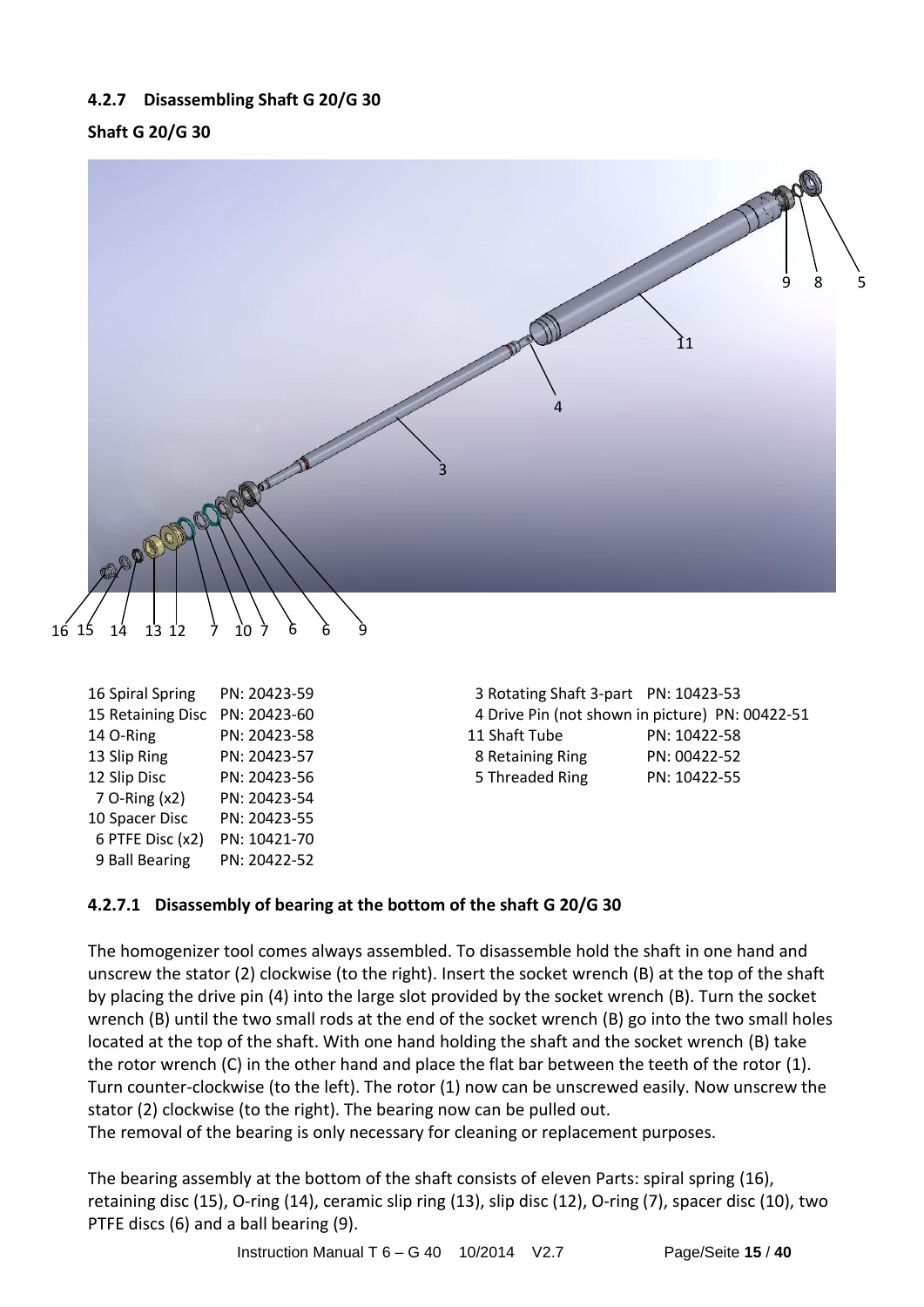## **4.2.7.2 Disassembly of the bearing at the top of the shaft**

The bearing assembly at the top of the shaft consists of three parts. Ball bearing (9), retaining ring (8) and threaded ring (5).

Reassemble the bearing in reverse sequence and securely fasten the threaded ring (5).

The unit comes always assembled. The socket wrench (B) is used to counter-hold the drive shaft (3). The rotor wrench(C) is used to unscrew respectively to fasten the rotor  $(1)$ .

To disassemble the generator (A), carefully insert the rotor wrench (C) into the rotor (1) and place the drive pin (4) located at the drive shaft (3) into the socket wrench (B). Now carefully turn to the left to unscrew the rotor (1). Take care not to bend the teeth of the rotor (1).

The removal of the bearing should only be necessary for cleaning or replacement purposes.

### <span id="page-16-0"></span>**4.2.8 Reassembly of Shaft G 20/G 30**

Before assembling make sure the bearing is in place. Screw on the stator (2) in counter clockwise direction. Insert the socket wrench (B) on top of the shaft as described under "disassembling". Hold the shaft and socket wrench (B) in one hand and screw on the rotor (1) (clockwise -to the right). Tighten the rotor (1) using the rotor wrench (C).

Insert the shaft into the drive motor firmly with a "click". Tighten the shaft securely with the screw on the motor flansk.



*NEVER change the rotor /stator while the shaft is attached to the motor! NEVER run the motor dry. ALWAYS insert the shaft into the media BEFORE turning on the motor!*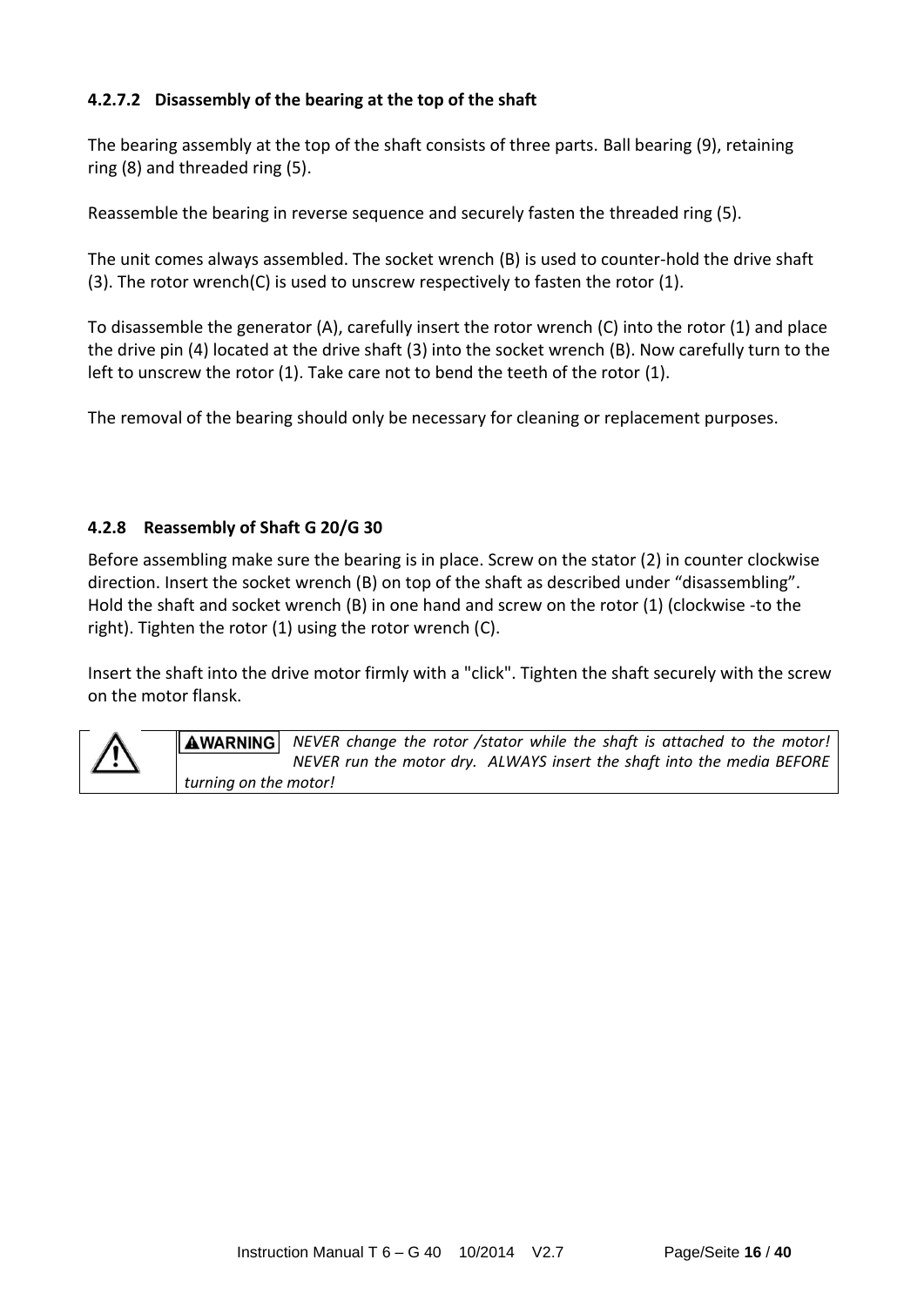#### <span id="page-17-0"></span>**4.2.9 Disassembling Shaft G 40**





| 03 Rotating Shaft (three part) PN: 10415-01 |              | 10 Spacer Disc                    | PN: 10415-03 |
|---------------------------------------------|--------------|-----------------------------------|--------------|
| 04 Drive Pin                                | PN: 00414-01 | 11 Shaft Tube                     | PN: 10415-02 |
| 05 Threaded Ring                            | PN: 10422-55 | 12 Ceramic Slip Disc PN: 20415-01 |              |
| 06 PTFE Gasket                              | PN: 10414-04 | 13 Ceramic Slip Ring PN: 20415-02 |              |
| 07 O-Ring                                   | PN: 20423-54 | 14 Slip Ring Disc                 | PN: 10415-04 |
| 08 Retaining Ring                           | PN: 00422-52 | 15 O-Ring                         | PN: 20415-65 |
| 09 Ball Bearing                             | PN: 20411-52 | 16 Spiral Spring                  | PN: 20415-03 |

### **4.2.9.1 Disassembly of bearing at the bottom of the shaft G 40**

The homogenizer tool comes always assembled. To disassemble hold the shaft in one hand and unscrew the stator (2) clockwise (to the right). Insert the socket wrench (B) at the top of the shaft by placing the drive pin (4) into the large slot provided by the socket wrench (B). Turn the socket wrench (B) until the two small rods at the end of the socket wrench (B) go into the two small holes located at the top of the shaft. With one hand holding the shaft and the socket wrench (B) take the rotor wrench (C) in the other hand and place the flat bar between the teeth of the rotor (1). Turn counter-clockwise (to the left). The rotor (1) now can be unscrewed easily. Now unscrew the stator (2) clockwise (to the right). The bearing now can be pulled out.

The removal of the bearing is only necessary for cleaning or replacement purposes.

The bearing assembly at the bottom of the shaft consists of eleven Parts: spiral spring (16), retaining disc (15), O-ring (14), ceramic slip ring (13), ceramic slip disc (12), two O-rings (7), spacer disc (10), two PTFE discs (6) and a ball bearing (9).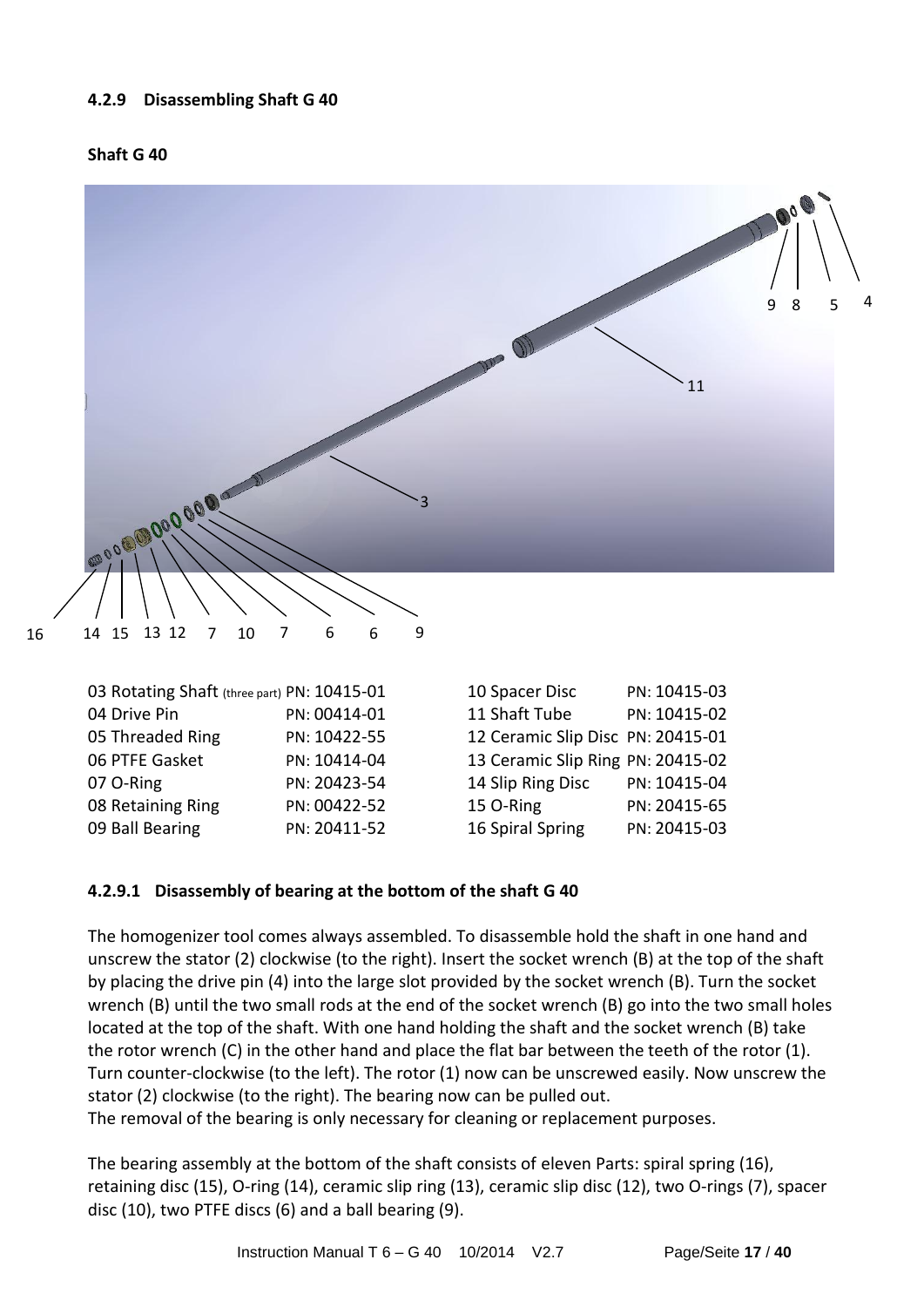## <span id="page-18-0"></span>**5 Maintenance and Cleaning**

## <span id="page-18-1"></span>**5.1 Cleaning the homogenising tool**



**ACAUTION** The Generators (A) have sharp edges. Handle with care. Risk of injuries!

To avoid clogging of the shaft, clean shaft, generator and in case of G-shaft the sealing parts after each use. This is done by operating it in a solvent which dissolves substance residues and is not harmful to the gasket. This is usually sufficient to clean the Generator.

**Chemical sterilization** may be also a method. General-purpose disinfectants such as formalin, alcohol, etc. may be used. It is important to remove disinfectant residues with sterilized water.

**NOTICE** Make sure that the bearings, O-rings and gaskets are resistant to solvents.

#### **Sterilization with moist heat**:

This denotes the use of a steam jet pressurized to 2 bars at 120°C.

#### <span id="page-18-2"></span>**5.2 Maintenance homogenizing tools**

The gaskets in the homogenizing tools must be constantly monitored. In the event of leakage the suction effect of the rotating Shaft can cause the medium to penetrate as far as the drive unit. If liquid emerges from the side hole at the top of the Shaft tube stop work immediately and check the gaskets. The function of the Generators depends on the condition of the sharp edges on the rotor and stator. These edges may be blunted very quickly in abrasive media, reducing the effectiveness of homogenizing.

## <span id="page-18-3"></span>**6 Transport and Storage**

#### **Prior to transport:**

Place the instrument and its parts in its original packaging or another suitable container to protect it during transport. Close the packaging with adhesive tape.

Store the instrument in a dry environment. Please observe the specified conditions of the ambient (temperature and humidity).

Do not subject the instrument to mechanical shocks or vibration during transporting it.

In case you do not use the original packaging please mark the box with the following notes:

- Glass symbol (handle with care, fragile)
- Umbrella (keep dry)
- Content (list of content)
	- Instruction Manual T 6 G 40 10/2014 V2.7 Page/Seite **18** / **40** Storage ambient: Max. ambient temperature :RT to +40°C Max. humidity: 80%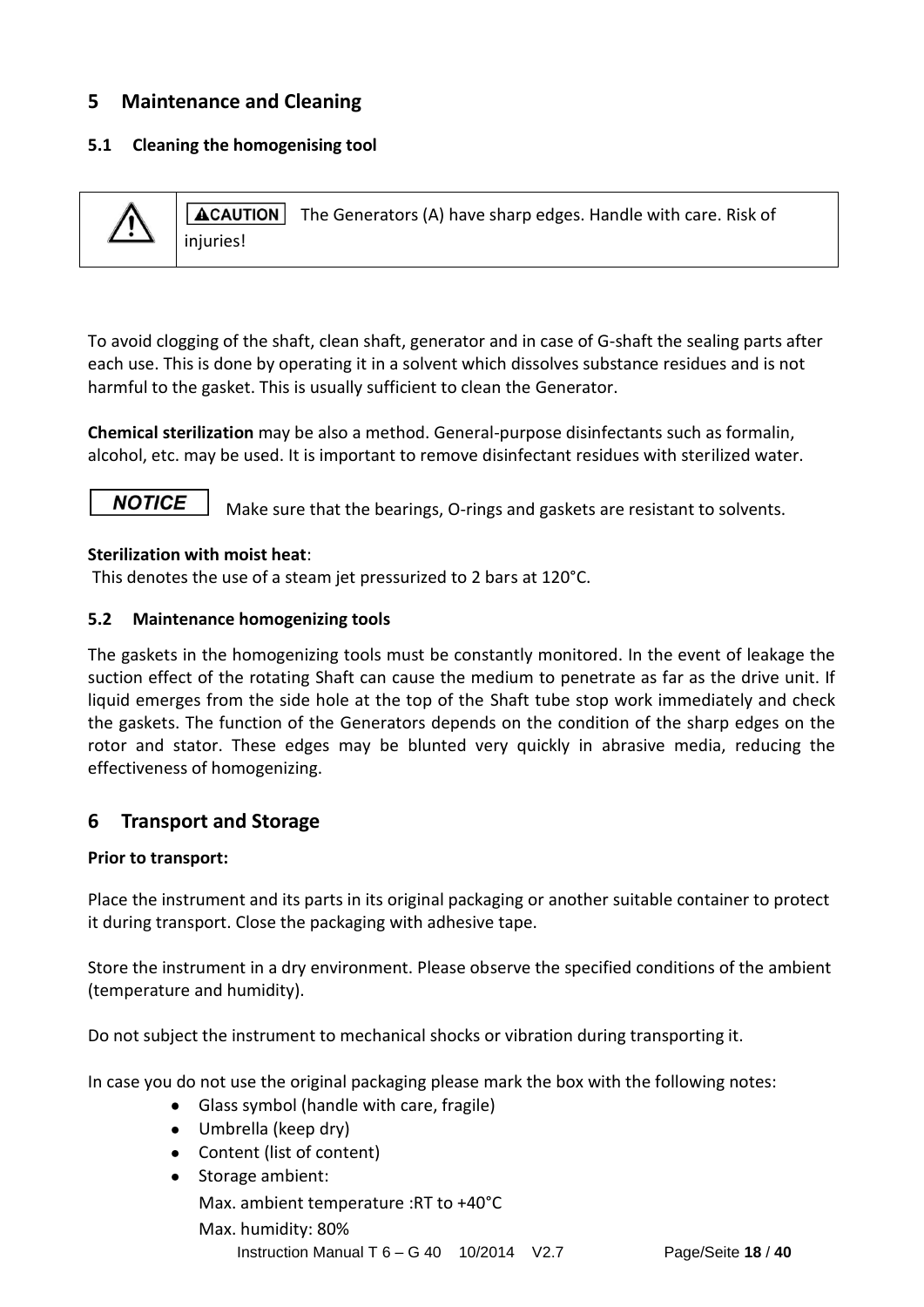## <span id="page-19-0"></span>**7 Disposal**



Please dispose of used instruments and defective components at your local recycling collection point. Prior to disposal, sort according to materials: Metal, glass, plastic, etc. Also be sure to dispose of the packing material in an environmental-friendly manner.

## <span id="page-19-1"></span>**8 Warranty and Liability**

The manufacturer agrees to either repair, or replace, at the manufacturer's discretion, any defects in materials or workmanship which develop within 24 months of the delivery of this product to the original user. In the event of replacement, the replacement unit will be guaranteed for the remainder of the original twenty-four (24) months period or ninety (90) days, whichever is longer.

If this product should require service, contact your local distributor or manufacturer for necessary instructions.

This guarantee will not apply if the defect or malfunction was caused by accident, neglect, unreasonable use or fitness for a particular purpose, which extend beyond the description and period set forth herein.

The manufacturer's sole obligation under this guarantee is limited to the repair or replacement of a defective product and the manufacturer shall not, in any event, be liable for any incidental or consequential damages of any kind, resulting from use or possession of the product.

<span id="page-19-2"></span>

The user has to determine, if the instrument is suitable for his specific **AWARNING** application. If there are any further queries, contact your local dealer or the manufacturer direct.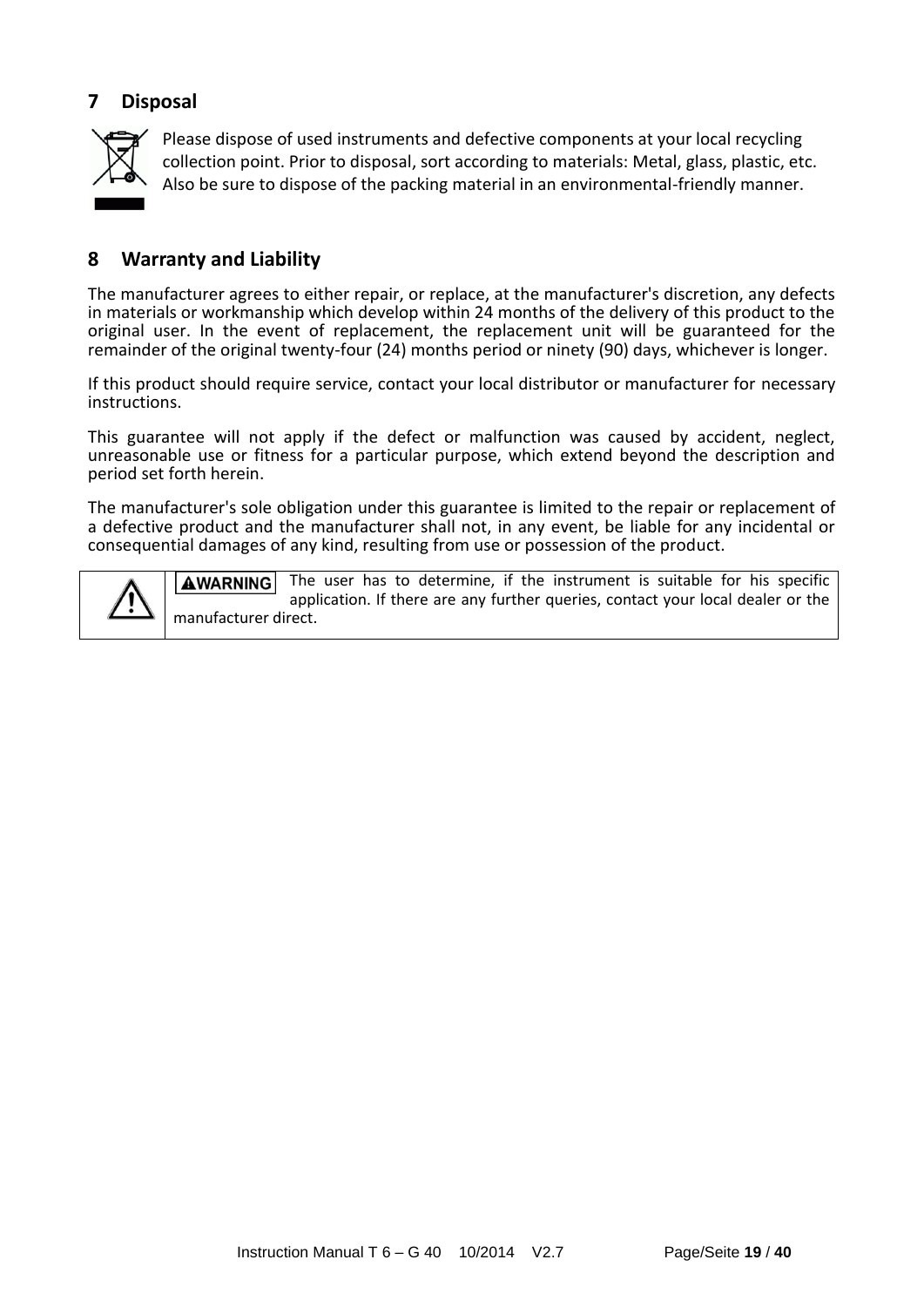# **9 Technical Data**

## <span id="page-20-0"></span>**9.1 Technical Data**

| <b>Shaft</b><br><b>Type</b> | Generator Ø<br>in [mm] | Shaft Length in<br>[mm]<br>incl. generator | <b>Max. Immersion</b><br>Depth in [mm] | Volume<br>in $[m]$ | <b>Materials</b>                |
|-----------------------------|------------------------|--------------------------------------------|----------------------------------------|--------------------|---------------------------------|
| T6                          | 6                      | 105                                        | 55                                     | $0.1 - 50$         | Stainless Steel,<br><b>PTFE</b> |
| T 6<br>long                 | 6                      | 170                                        | 120                                    | $0.1 - 50$         | Stainless Steel,<br><b>PTFE</b> |
| T 10                        | 10                     | 205                                        | 150                                    | $1.0 - 250$        | Stainless Steel,<br><b>PTFE</b> |
| T 17                        | 17                     | 205                                        | 150                                    | $5.0 - 1,000$      | Stainless Steel;<br><b>PTFE</b> |
| T 20                        | 20                     | 265                                        | 200                                    | $10.0 - 2,000$     | Stainless Steel,<br><b>PTFE</b> |
| G 20                        | 20                     | 265                                        | 215                                    | $10.0 - 2,000$     | Stainless Steel,<br>Ceramics    |
| T 30                        | 30                     | 255                                        | 190                                    | $30.0 - 5,000$     | Stainless Steel,<br><b>PTFE</b> |
| G 30                        | 30                     | 255                                        | 200                                    | $30.0 - 5,000$     | Stainless Steel,<br>Ceramics    |
| T 40                        | 40                     | 360                                        | 250                                    | $100.0 - 20,000$   | Stainless Steel,<br><b>PTFE</b> |
| G 40                        | 40                     | 360                                        | 280                                    | $100.0 - 20,000$   | Stainless Steel,<br>Ceramics    |

## <span id="page-20-1"></span>**9.2 Technical Data Rotors and Stators**

| <b>Description</b>                | <b>Teeth</b>   | Outer Ø<br>in [mm] | Inner Ø<br>in $[mm]$ | Part no. |
|-----------------------------------|----------------|--------------------|----------------------|----------|
| Knife stator 6-M for 55 mm shaft  |                |                    |                      | 61432-00 |
| Stator 6 V<br>for 55 mm shaft     | 7              | 6                  | 4.2                  | 60450-00 |
| Stator 6 F<br>for 55 mm shaft     | 11             | 6                  | 4.2                  | 60451-00 |
| Knife stator 6-M for 120 mm shaft |                |                    |                      | 61434-00 |
| Stator 6 V<br>for 120 mm shaft    | $\overline{7}$ | 6                  | 4.2                  | 60452-00 |
| Stator 6 F<br>for 120 mm shaft    | 11             | 6                  | 4.2                  | 60453-00 |
| Knife rotor 6-M                   |                |                    |                      | 61442-00 |
| Rotor 6 V                         | 2              | 4                  |                      | 60460-00 |
| Rotor 6 F                         | 4              | 4                  |                      | 60461-00 |
| Knife stator 10-M                 |                |                    |                      | 61436-00 |
| Stator 10 V                       | $\overline{7}$ | 10                 | 8.15                 | 60430-00 |
| <b>Stator 10 F</b>                | 17             | 10                 | 8.15                 | 60431-00 |
| Knife rotor 10-M                  |                |                    |                      | 61446-00 |
| Rotor 10 V                        | $\overline{2}$ | 7.5                |                      | 60440-00 |
| Rotor 10F                         | 4              | 7.5                |                      | 60441-00 |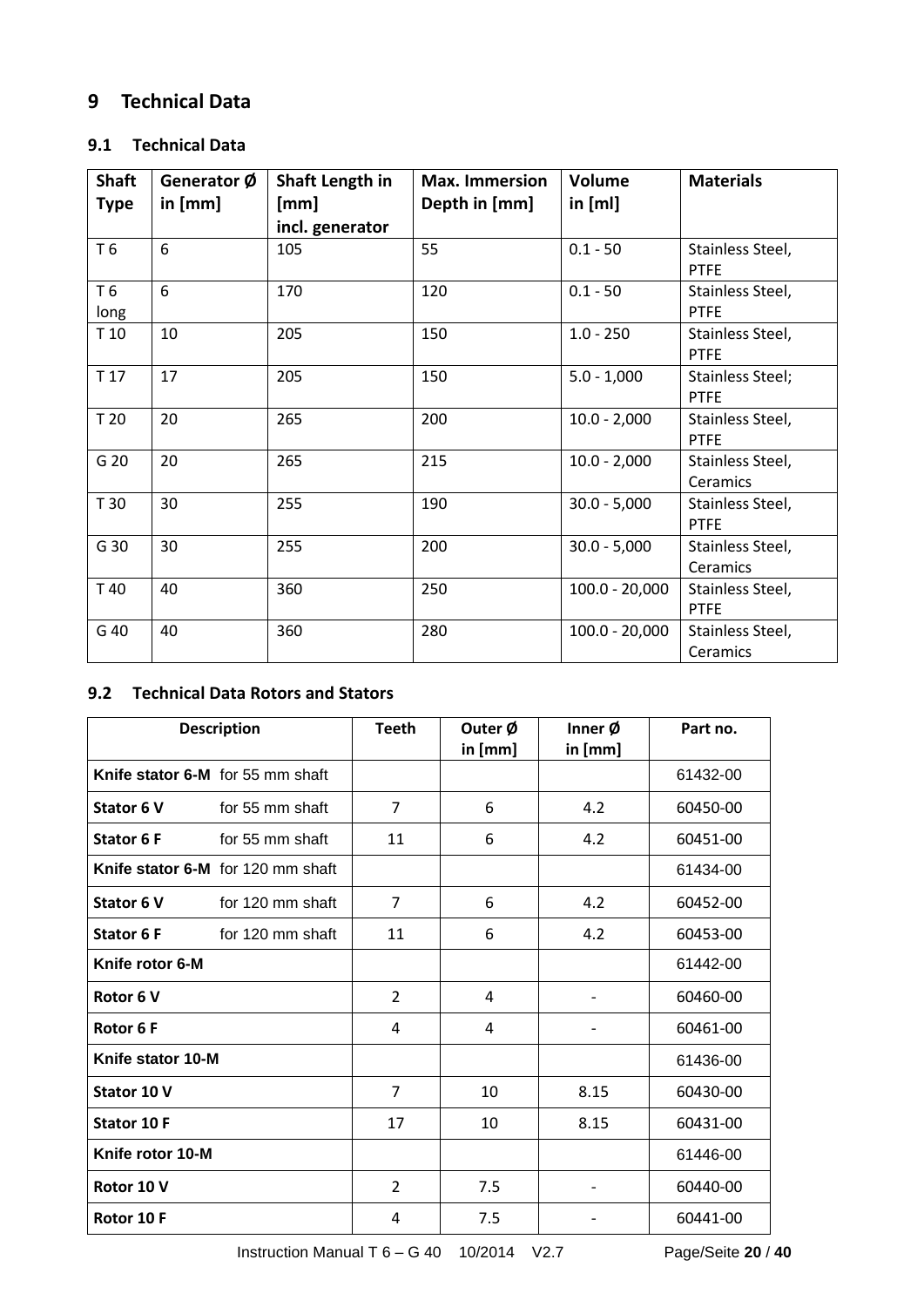| Knife stator 17-M  |                |      |                          | 61438-00 |
|--------------------|----------------|------|--------------------------|----------|
| Stator 17 V        | 9              | 17   | 13.3                     | 60438-00 |
| Stator 17 F        | 13             | 17   | 13.3                     | 60439-00 |
| Knife rotor 17-M   |                |      |                          | 61448-00 |
| Rotor 17 V         | $\overline{2}$ | 12.5 | $\overline{\phantom{0}}$ | 60448-00 |
| Rotor 17 F         | 6              | 12.5 |                          | 60449-00 |
| Knife stator 20-M  |                |      |                          | 61450-00 |
| Stator 20 V        | 9              | 20   | 16                       | 60432-00 |
| <b>Stator 20 F</b> | 13             | 20   | 16                       | 60434-00 |
| Knife rotor 20-M   |                |      |                          | 61460-00 |
| Rotor 20 V         | $\overline{2}$ | 15   | $\overline{\phantom{a}}$ | 60442-00 |
| Rotor 20 F         | 6              | 15   |                          | 60444-00 |
| Knife stator 30-M  |                |      |                          | 61452-00 |
| Stator 30 V        | 13             | 30   | 26                       | 60435-00 |
| Stator 30 F        | 17             | 30   | 26                       | 60437-00 |
| Knife rotor 30-M   |                |      |                          | 61462-00 |
| Rotor 30 V         | 3              | 25   |                          | 60445-00 |
| Rotor 30 F         | 6              | 25   | $\overline{\phantom{a}}$ | 60447-00 |
| Knife stator 40-M  |                |      |                          | 61455-00 |
| Stator 40 V        | 13             | 40   | 35                       | 60456-00 |
| Stator 40 F        | 23             | 40   | 35                       | 60457-00 |
| Knife rotor 40-M   |                |      |                          | 61465-00 |
| Rotor 40 V         | 4              | 33   | $\overline{\phantom{0}}$ | 60466-00 |
| Rotor 40F          | 8              | 33   |                          | 60467-00 |

## <span id="page-21-0"></span>**10 Repairs**

*When returning instruments for repair that have come into contact with hazardous substances, please: Fill in attached "Repair Return Form" Provide precise information on the relevant medium Take protective measures to ensure the safety of our receiving and maintenance personnel. Mark the package as appropriate for hazardous materials.*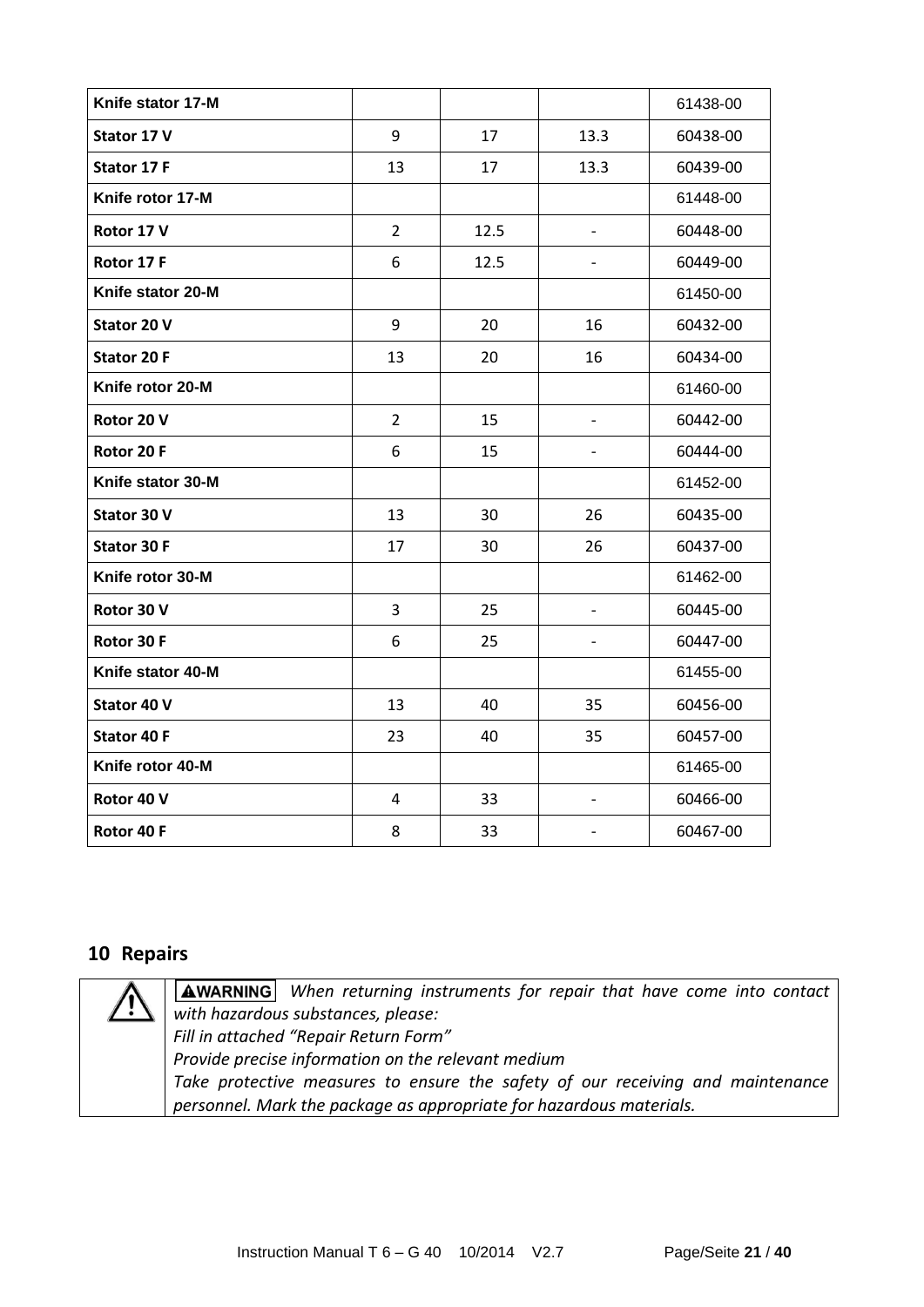#### <span id="page-22-0"></span>**10.1 Repair Return Form**

| <b>CONTACT/USER INFORMATION</b> |                |  |  |  |
|---------------------------------|----------------|--|--|--|
|                                 |                |  |  |  |
| Contact:                        | Phone No.      |  |  |  |
| Fax No.                         | Email:         |  |  |  |
|                                 |                |  |  |  |
| Billing:                        | Shipping:      |  |  |  |
| Company                         | Company        |  |  |  |
| <b>Address</b>                  | <b>Address</b> |  |  |  |
|                                 |                |  |  |  |

| <b>INSTRUMENT INFORMATION</b>                       |                    |            |                       |  |  |  |
|-----------------------------------------------------|--------------------|------------|-----------------------|--|--|--|
| Model                                               |                    | Serial No. |                       |  |  |  |
| Please describe all problems/malfunctions           |                    |            |                       |  |  |  |
| Operating Conditions (please fill in if applicable) |                    |            |                       |  |  |  |
| Ambient Temp.                                       | Humidity           |            | Speed                 |  |  |  |
| Load                                                | Volume             |            | Viscosity             |  |  |  |
| Temperature in °C                                   | Sample Temperature |            | <b>Operating Time</b> |  |  |  |
| Sample Description*                                 |                    |            |                       |  |  |  |
|                                                     |                    |            |                       |  |  |  |

\*NOTE: If the instrument was exposed to hazardous material, it must be decontaminated BEFORE returning it to Goldleaf Scientific and an MSDS for hazardous material must be included with the instrument.

| <b>RETURN SHIPPING</b> |                        |                       |         |
|------------------------|------------------------|-----------------------|---------|
| <b>UPS</b>             | Air Parcel Post $\Box$ | Collect <sup>**</sup> | Other** |

\*\*Your account number is required for UPS collect respectively the address and contact of your preferred forwarder if you choose any other transport means.

## **PACKAGING INSTRUCTIONS TO RETURN AN INSTRUMENT FOR REPAIR**

 $\checkmark$ Remove all accessories (e.g. homogniser tools, stirring paddles) from the instrument

 $\checkmark$ Clean excess testing material off the instrument/accessory

 $\checkmark$  Include MSDS sheets for all hazardous materials used with this instrument

- $\checkmark$  Pack the instrument in its original box. If the box is not available, take care to wrap the instrument and accessories with enough material to support them.
- $\checkmark$ DO NOT send pedestal stand unless there is a problem with the upright rod, clamp or base. If there is a problem with the stand remove the upright rod from the base and individually wrap each item to avoid contact with the instrument. (Applicable for overhead stirrers and homogenisers.)
- $\checkmark$  Pack the instrument and related items in a strong box for shipping. Mark the outside of the box with handling instructions.

Example: "Handle with care" or "Fragile- Delicate Instrument"